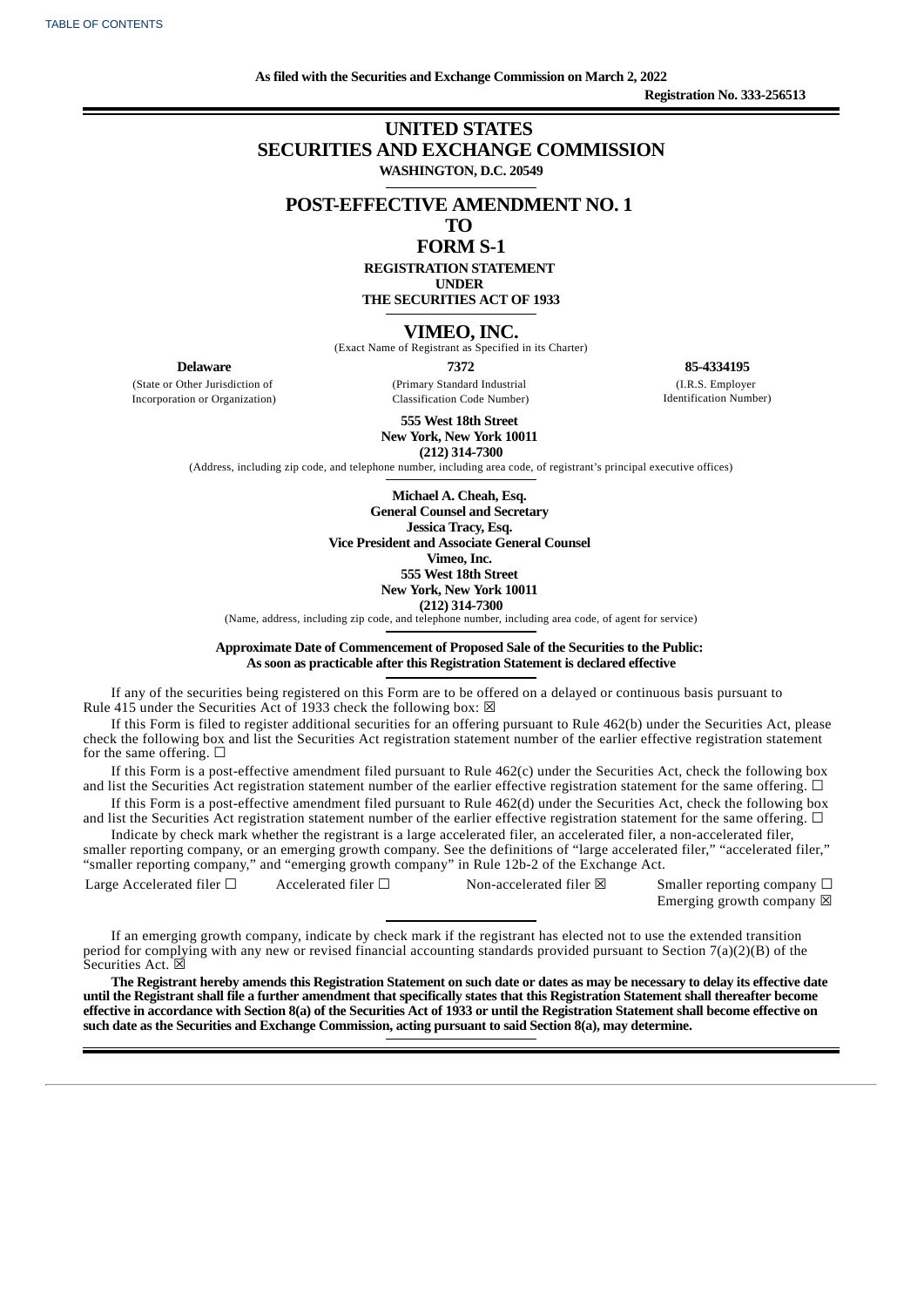## **EXPLANATORY NOTE**

The registrant is filing this Post-Effective Amendment No. 1 to Form S-1 (this "Post-Effective Amendment No. 1") to update its Registration Statement on Form S-1 [\(Registration](https://www.sec.gov/Archives/edgar/data/1837686/000110465921072526/tm2116929-1_s1.htm) No. 333-256513) (the "Initial Registration Statement") to incorporate by reference its Annual Report on Form 10-K for the fiscal year ended December 31, 2021, which the registrant filed with the Securities and Exchange [Commission](http://www.sec.gov/ix?doc=/Archives/edgar/data/1837686/000183768622000006/vmeo-20211231.htm) (the "SEC") on March 1, 2022, and to update certain other information.

The SEC declared the Initial Registration Statement effective on June 3, 2021. The information included in this Post-Effective Amendment No. 1 updates the Initial Registration Statement and the prospectus contained therein. No additional securities are being registered under this Post-Effective Amendment No. 1. All applicable registration fees were paid at the time of the original filing of the Initial Registration Statement.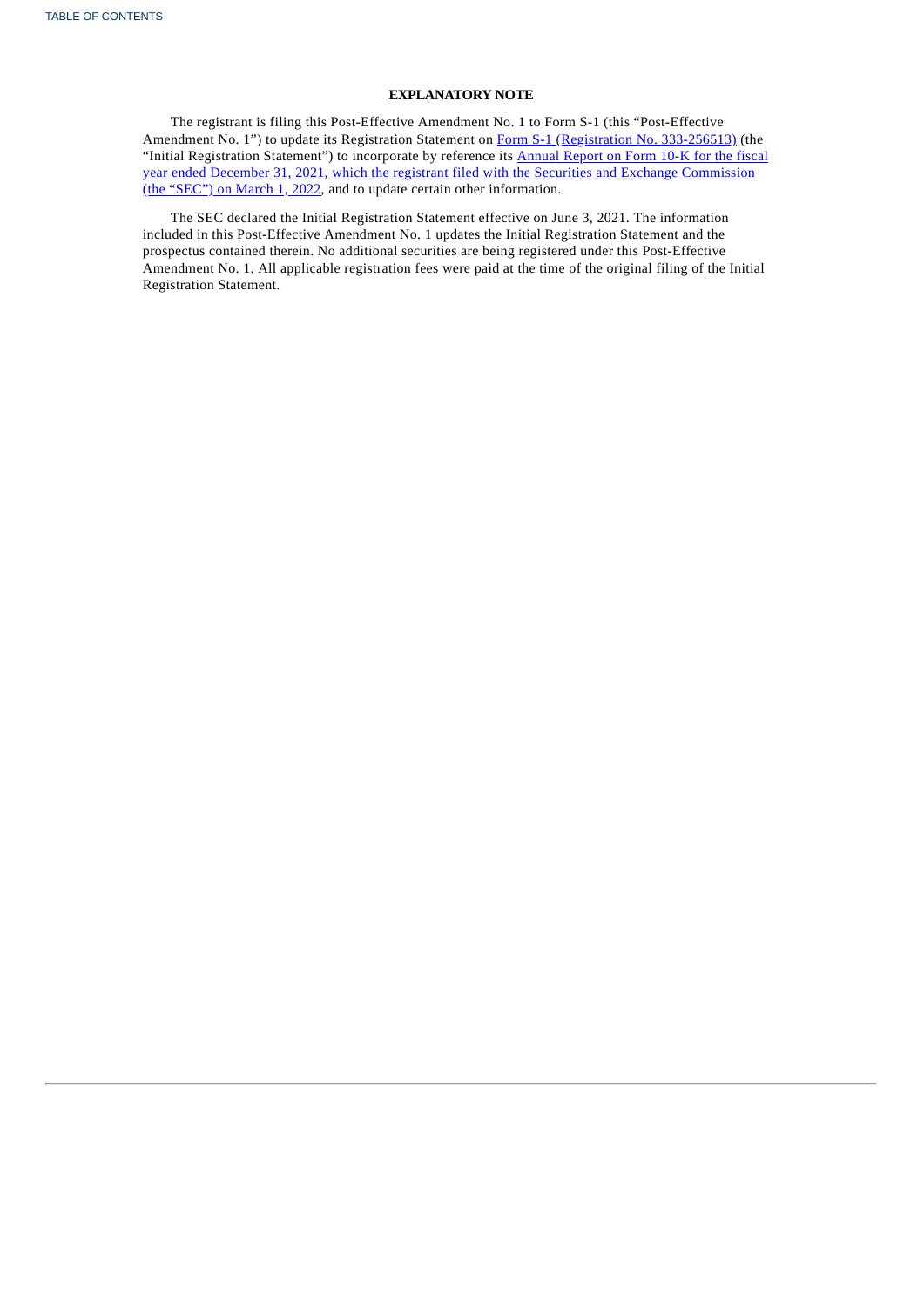### **PRELIMINARY AND SUBJECT TO COMPLETION, DATED MARCH 2, 2022**



The 873,107 shares of common stock, par value \$0.01 per share, of Vimeo, Inc., a Delaware corporation formerly named "Vimeo Holdings, Inc." ("Vimeo," "we," "us," "our" or the "Company") covered by the registration statement of which this prospectus forms a part relates to options ("Vimeo Options") and stock appreciation rights ("Vimeo SARs") to acquire shares of the common stock of Vimeo that are held by (1) former employees of IAC/InterActiveCorp ("IAC") and its subsidiaries (excluding Vimeo and its subsidiaries), (2) current employees of IAC's subsidiaries, (3) former employees of Vimeo, Inc. and its subsidiaries and (4) current and former employees of Match Group, Inc., who, in each case, are not current employees of Vimeo or a subsidiary of Vimeo, and any such individuals' donees, pledgees, permitted transferees, assignees, successors and others who come to hold any such equity award. The Vimeo Options are outstanding under the Vimeo, Inc. 2021 Stock and Annual Incentive Plan and were converted from options to purchase shares of common stock of IAC ("IAC Options") in connection with the separation of Vimeo from IAC. The IAC Options were granted under the IAC/InterActiveCorp 2018 Stock and Annual Incentive Plan, the IAC/InterActiveCorp 2013 Stock and Annual Incentive Plan, the IAC/InterActiveCorp 2008 Stock and Annual Incentive Plan and the IAC/InterActiveCorp 2005 Stock and Annual Incentive. The Vimeo SARs are outstanding under the Vimeo, Inc. 2021 Stock and Annual Incentive Plan and were converted from stock appreciation rights covering shares of common stock of Vimeo.com, Inc. in connection with the separation of Vimeo from IAC. The Vimeo SARs were granted under (a) the Vimeo, LLC 2012 Incentive Plan, (b) the Vimeo.com, Inc. (f/k/a Vimeo, Inc.) 2017 Incentive Plan, and (c) the Vimeo.com, Inc. (f/k/a Vimeo, Inc.) 2019 Incentive Plan (including the Israel Appendix). All awards are subject to the terms of the applicable Plan and the applicable award agreement. Any proceeds received by Vimeo from the exercise of stock options covered by the Plans (and issued pursuant to the offering described in this prospectus) will be used for general corporate purposes.

Prior to the Spin-off (as defined below), Vimeo was a wholly-owned subsidiary of IAC. Vimeo common stock is listed on the Nasdaq Global Select Market ("Nasdaq") under the symbol "VMEO". Prior to the completion of the Spin-off, there was no established public trading market for Vimeo common stock, although Vimeo common stock traded on a limited, "when-issued" basis on Nasdaq. "Regular-way" trading of Vimeo common stock began on the first trading day following the completion of the Spin-off. The last reported sale price of our common stock on February 18, 2022 was \$12.54 per share.

In reviewing this prospectus, we urge you to read carefully the section entitled "Risk Factors" beginning on **page [4](#page-8-0) of this prospectus.**

**Neither the Securities and Exchange Commission nor any state securities commission has approved or disapproved of these securities or passed upon the adequacy or accuracy of this prospectus. Any representation to the contrary is a criminal offense.**

<span id="page-2-0"></span>**Prospectus dated , 2022**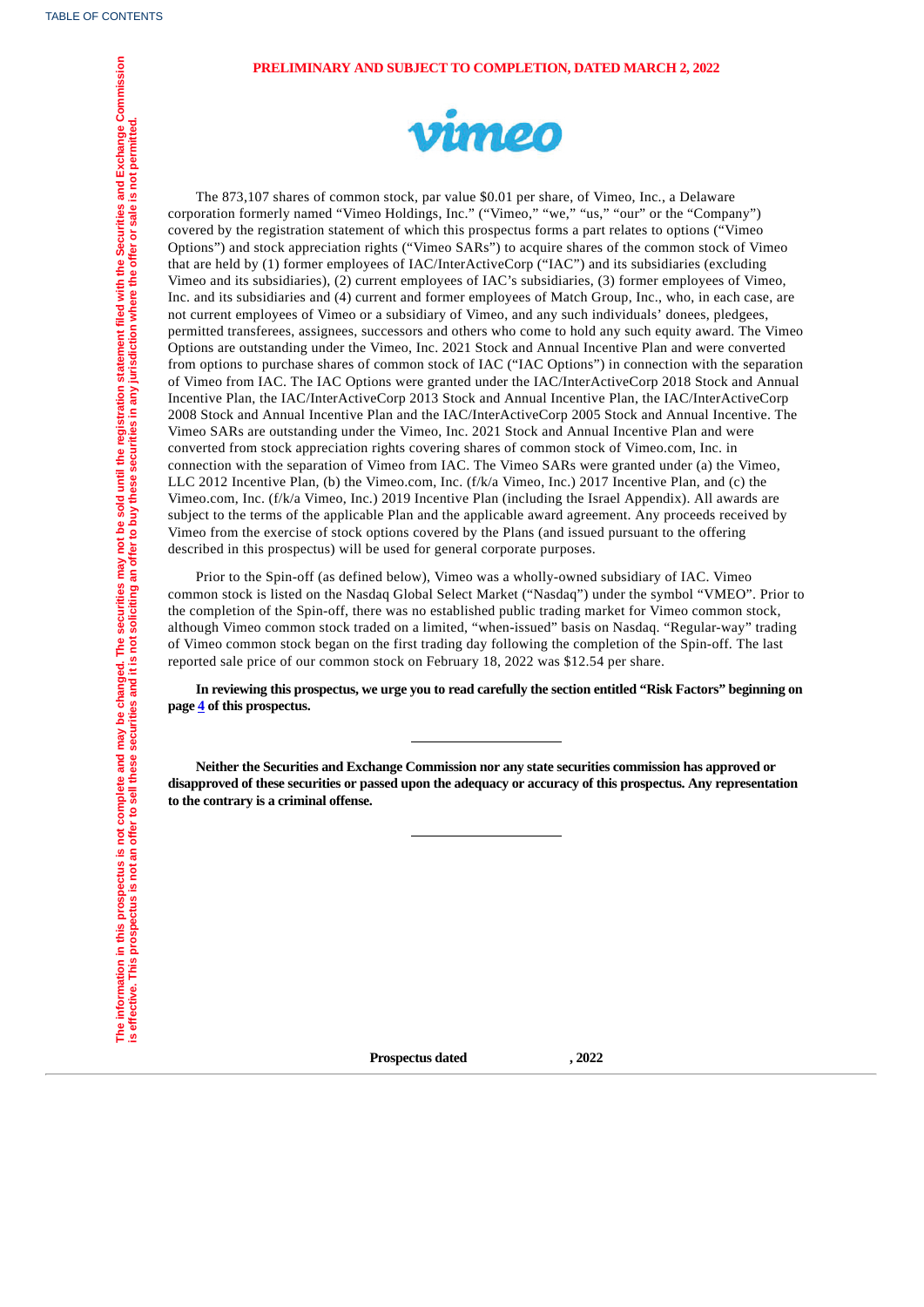## **TABLE OF CONTENTS**

| <b>CERTAIN DEFINITIONS</b>                                       | $\overline{\mathbf{u}}$ |
|------------------------------------------------------------------|-------------------------|
| PROSPECTUS SUMMARY                                               |                         |
| <b>THE OFFERING</b>                                              | $\overline{3}$          |
| <b>RISK FACTORS</b>                                              | $\overline{4}$          |
| <b>CAUTIONARY STATEMENT REGARDING FORWARD-LOOKING STATEMENTS</b> | 5                       |
| <b>USE OF PROCEEDS</b>                                           |                         |
| <b>DESCRIPTION OF CAPITAL STOCK</b>                              | 8                       |
| <b>EXPERTS</b>                                                   | <u>9</u>                |
| <b>LEGAL MATTERS</b>                                             | <u>10</u>               |
| <b>INFORMATION INCORPORATED BY REFERENCE</b>                     | 11                      |
| WHERE YOU CAN FIND MORE INFORMATION                              | 12                      |

<span id="page-3-0"></span>i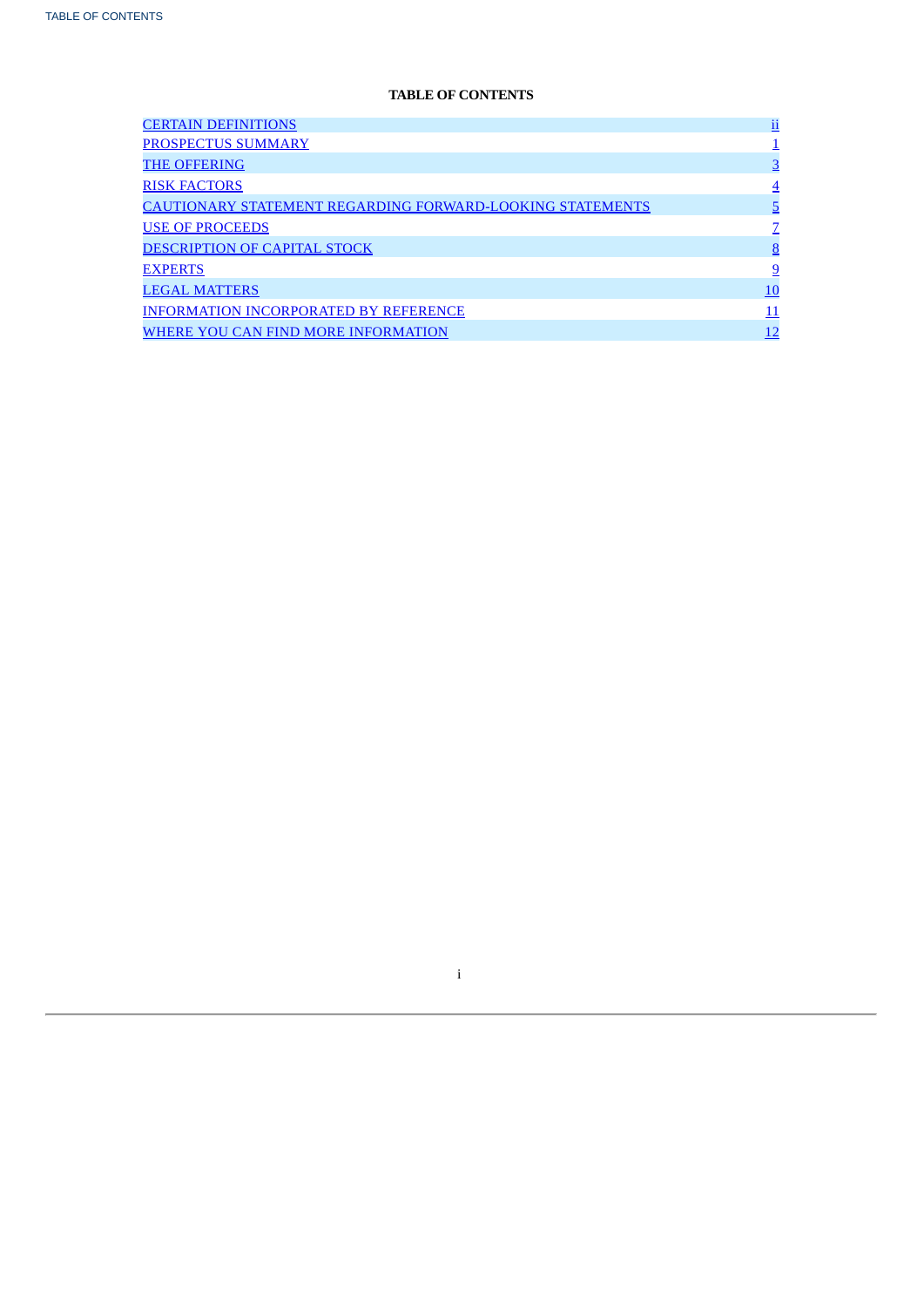## **CERTAIN DEFINITIONS**

Unless otherwise indicated or as the context otherwise requires, all references in this prospectus to:

- "DGCL" refers to the General Corporation Law of the State of Delaware, as amended;
- "Distribution" refers to (i) the contribution of the shares of Vimeo OpCo capital stock owned by IAC Group to Vimeo, (ii) the issuance of IAC Series 1 mandatorily exchangeable preferred stock and IAC Series 2 mandatorily exchangeable preferred stock and (iii) the redemption of IAC Series 1 mandatorily exchangeable preferred stock in exchange for Vimeo common stock and the redemption of IAC Series 2 mandatorily exchangeable preferred stock in exchange for Vimeo Class B common stock, in the case of each of clauses (ii) and (iii), pursuant to the IAC reclassification, taken together;
- "employee matters agreement" refers to the employee matters agreement entered into between IAC and Vimeo on May 24, 2021, in the form filed as Exhibit 10.2 to the registration statement of which this prospectus forms a part;
- "IAC" refers to IAC/InterActiveCorp, a Delaware corporation;
- "IAC board of directors" refers to the board of directors of IAC;
- "IAC capital stock" refers to IAC common stock and IAC Class B common stock;
- "IAC certificate of incorporation" refers to the restated certificate of incorporation of IAC, as it may be amended from time to time;
- "IAC Class B common stock" refers to (i) prior to the IAC reclassification, the shares of Class B common stock, par value \$0.001 per share, of IAC, and (ii) from and after the IAC reclassification, the shares of Class B common stock, par value \$0.0001 per share, of IAC;
- "IAC common stock" refers to (i) prior to the IAC reclassification, the shares of common stock, par value \$0.001 per share, of IAC, and (ii) from and after the IAC reclassification, the shares of common stock, par value \$0.0001 per share, of IAC;
- "IAC Group" refers to IAC Group, LLC, a Delaware limited liability company and a wholly-owned subsidiary of IAC;
- "IAC reclassification" refers to (i) the reclassification of each share of IAC par value \$0.001 common stock into  $(x)$  one share of IAC par value \$0.0001 common stock and  $(y)$  1/100th of a share of IAC Series 1 mandatorily exchangeable preferred stock, (ii) the reclassification of each share of IAC par value \$0.001 Class B common stock into (x) one share of IAC par value \$0.0001 Class B common stock and (y) 1/100th of a share of IAC Series 2 mandatorily exchangeable preferred stock, (iii) the mandatory exchange of each 1/100th of a share of IAC Series 1 mandatorily exchangeable preferred stock into a number of shares of Vimeo common stock equal to the Spin-off exchange ratio of 1.6235, and (iv) the mandatory exchange of each 1/100th of a share of IAC Series 2 mandatorily exchangeable preferred stock into a number of shares of Vimeo Class B common stock equal to the Spin-off exchange ratio of 1.6235, in each case as contemplated by the reclassification charter amendment;
- "IAC Series 1 mandatorily exchangeable preferred stock" refers to the Series 1 mandatorily exchangeable preferred stock, par value \$0.01 per share, of IAC, with the terms contemplated by the reclassification charter amendment;
- "IAC Series 2 mandatorily exchangeable preferred stock" refers to the Series 2 mandatorily exchangeable preferred stock, par value \$0.01 per share, of IAC, with the terms contemplated by the reclassification charter amendment;
- "Match Separation" refers to the separation of the businesses of Match Group, Inc. from the remaining businesses of the company formerly named "IAC/InterActiveCorp" (renamed as Match Group, Inc., and referred to as "Old IAC/New Match" or as "Old IAC" with respect to periods prior to the consummation of the separation) pursuant to a Transaction Agreement, dated as of December 19, 2019 and amended on April 28, 2020 and June 22, 2020, among Old IAC, Match Group Holdings II, LLC (formerly known as Match Group, Inc.) ("Old Match") and Valentine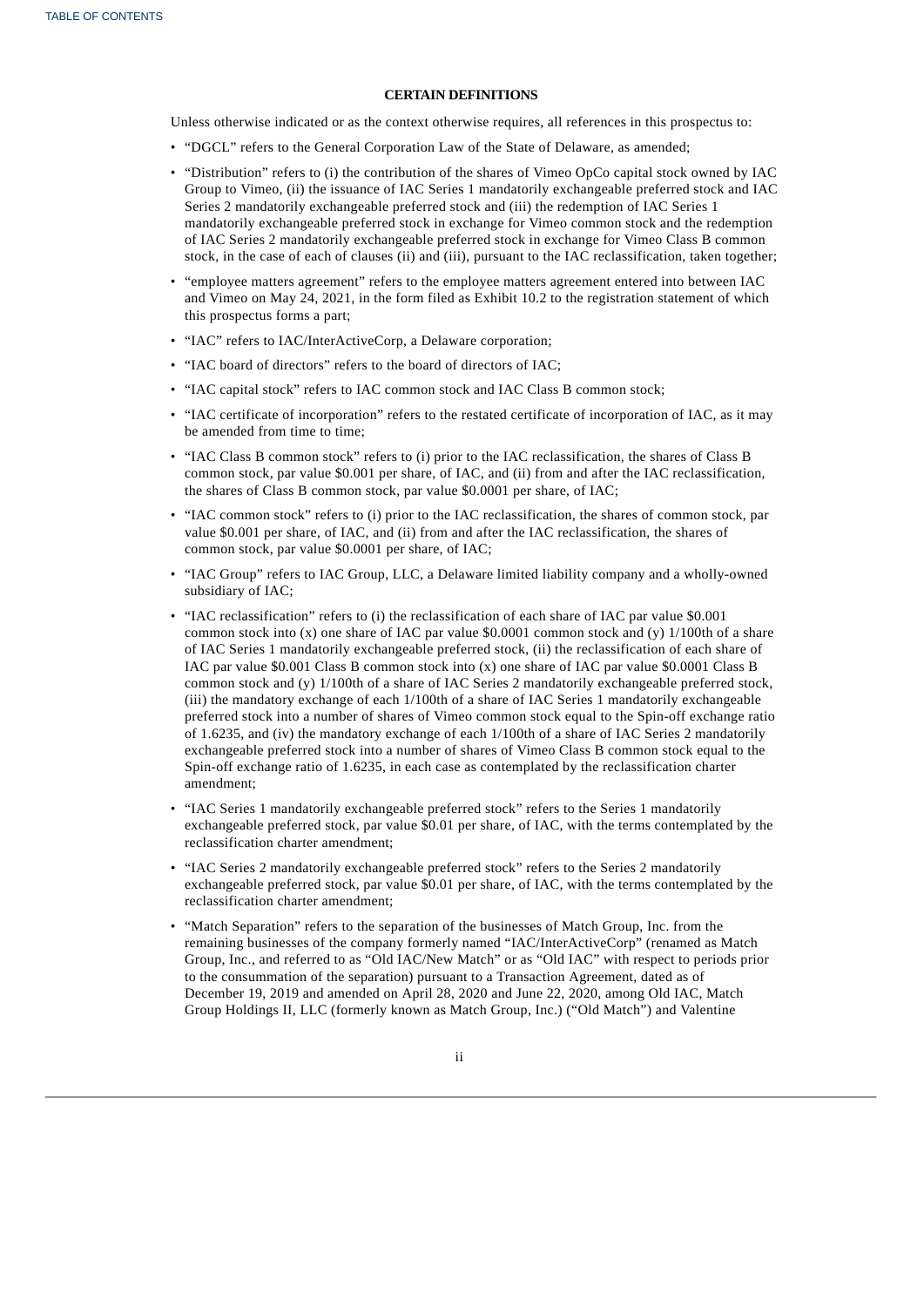Merger Sub LLC, an indirect wholly owned subsidiary of Old IAC/New Match. On June 30, 2020, the separation transactions were completed, resulting in two, separate public companies: (i) Old IAC/ New Match, which owns the businesses of Old Match and certain Old IAC financing subsidiaries, and (ii) IAC, which was renamed IAC/InterActiveCorp, and which owns Old IAC's other businesses;

- "Merger Sub" refers to Stream Merger Sub, Inc., a Delaware corporation and a wholly owned subsidiary of Vimeo Holdings;
- "Nasdaq" refers to The Nasdaq Global Select Market;
- "non-IAC Vimeo OpCo stockholders" refers to the holders of shares of Vimeo OpCo capital stock (other than IAC and its wholly owned subsidiaries) prior to the consummation of the Vimeo merger;
- "reclassification charter amendment" refers to the amendment to the IAC certificate of incorporation approved by IAC stockholders that became effective in connection with the closing of the Spin-Off and that provides for the IAC reclassification;
- "SEC" refers to the Securities and Exchange Commission;
- "separation agreement" refers to the separation agreement entered into between IAC and Vimeo on May 24, 2021, in the form filed as Exhibit 2.1 to the registration statement of which this prospectus forms a part;
- "Spin-off" refers to the contribution of the shares of Vimeo OpCo capital stock owned by IAC Group to Vimeo and the IAC reclassification, which taken together resulted in a separation of the Vimeo business from the remaining businesses of IAC;
- "Spin-off exchange ratio" refers to 1.6235, which is the number of shares of Vimeo common stock or Vimeo Class B common stock, as applicable, for which each 1/100th of a share of IAC Series 1 mandatorily exchangeable preferred stock or IAC Series 2 mandatorily exchangeable preferred stock, as applicable, will be exchanged;
- "Vimeo" refers to Vimeo, Inc., a Delaware corporation formerly named "Vimeo Holdings, Inc.";
- "Vimeo board of directors" refers to the board of directors of Vimeo;
- "Vimeo capital stock" refers to Vimeo common stock and Vimeo Class B common stock;
- "Vimeo Class B common stock" refers to the shares of Class B common stock, par value \$0.01 per share, of Vimeo;
- "Vimeo common stock" refers to the shares of common stock, par value \$0.01 per share, of Vimeo;
- "tax matters agreement" refers to the tax matters agreement entered into between IAC and Vimeo on May 24, 2021, in the form filed as Exhibit 10.1 to the registration statement of which this prospectus forms a part;
- "transition services agreement" refers to the transition services agreement entered into between IAC and Vimeo on May 24, 2021, in the form filed as Exhibit 10.3 to the registration statement of which this prospectus forms a part;
- "Vimeo OpCo" refers to Vimeo.com, Inc., a Delaware corporation formerly known as "Vimeo, Inc.";
- "Vimeo OpCo capital stock" refers to the Vimeo OpCo voting common stock and Vimeo OpCo nonvoting common stock;
- "Vimeo merger" refers to the merger of Merger Sub with and into Vimeo OpCo, with Vimeo OpCo as the surviving corporation in the merger, pursuant to the Vimeo merger agreement;
- "Vimeo merger agreement" refers to the Agreement and Plan of Merger, as amended and restated on March 12, 2021, by and among Vimeo, Merger Sub and Vimeo OpCo;
- "Vimeo OpCo voting common stock" refers to the Class A Voting Common Stock, par value \$0.01 per share, of Vimeo OpCo; and
- <span id="page-5-0"></span>• "Vimeo OpCo non-voting common stock" refers to the Class B Non-Voting Common Stock, par value \$0.01 per share, of Vimeo OpCo.

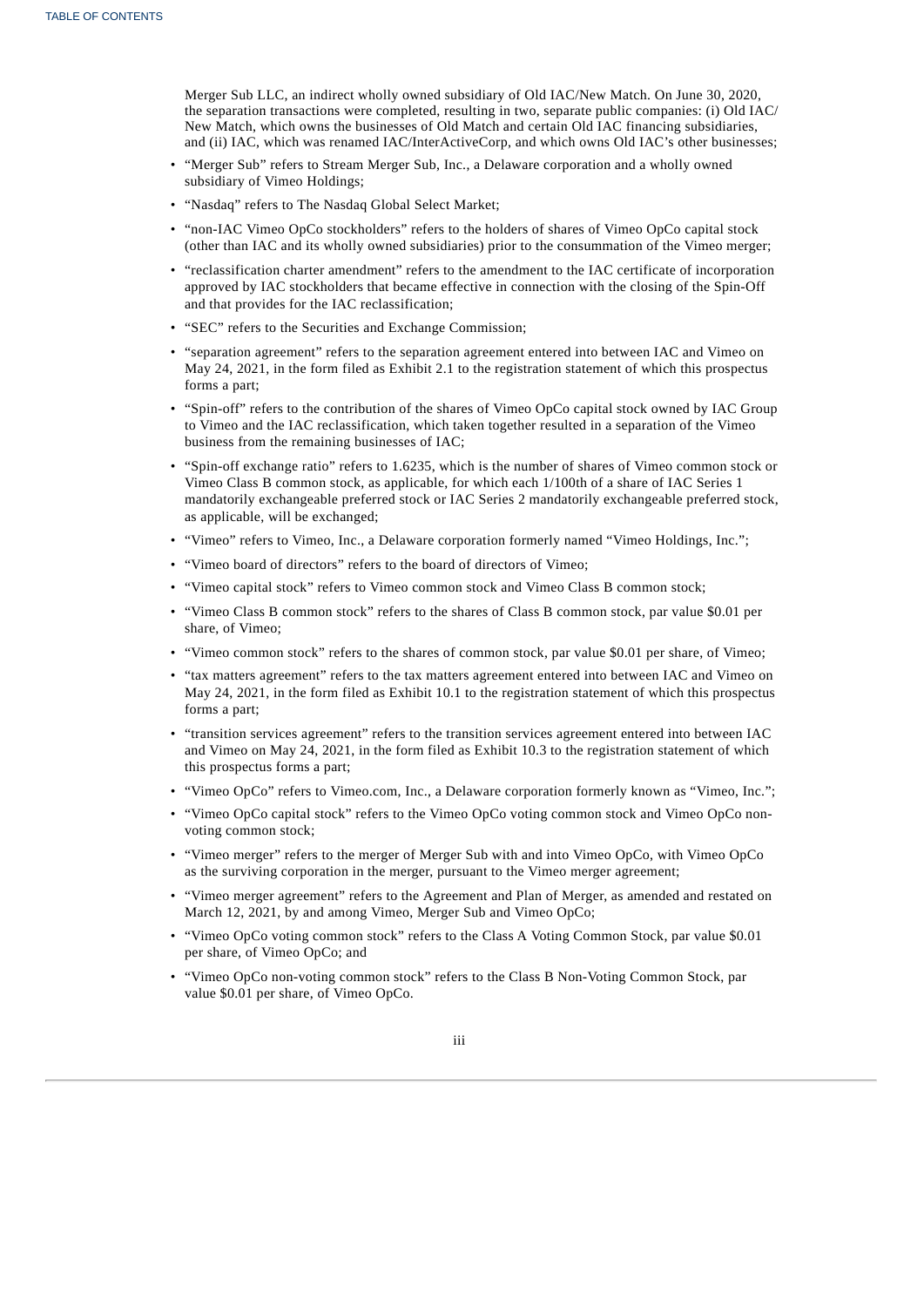#### **PROSPECTUS SUMMARY**

*The following is a summary of some of the information contained in this prospectus and the documents* incorporated by reference herein, and does not contain all of the information that may be relevant to you. In *addition to this summary, you should read the entire document, including the documents incorporated by reference herein, carefully, including the sections titled "Risk Factors" and "Management's Discussion and Analysis of Financial Condition and Results of Operations" and our consolidated financial statements and related notes in our Annual Report on Form 10-K for the fiscal year ended [December](http://www.sec.gov/ix?doc=/Archives/edgar/data/1837686/000183768622000006/vmeo-20211231.htm) 31, 2021 and incorporated by reference into this prospectus. Unless the context otherwise requires, references in this prospectus to "Vimeo" or the "Company" refer to Vimeo, Inc. and its consolidated subsidiaries. References in this prospectus to "IAC" refer to IAC/InterActiveCorp, a Delaware corporation, and its consolidated subsidiaries. References in this prospectus to the "Spin-off" refer to the separation of the Vimeo business from the remaining businesses of IAC pursuant to the transactions contemplated by the separation agreement.*

### **Vimeo, Inc.**

#### **Overview and History**

Vimeo, Inc. was incorporated as a Delaware corporation in December 2020 for the purpose of holding IAC's Vimeo business following the Spin-off. Vimeo is the world's leading all-in-one video software solution, providing the full breadth of video tools through a software-as-a-service model. Vimeo provides a single turnkey solution to create, collaborate and communicate with video. Businesses face significant barriers to the use of video today, including time, cost, lack of technical expertise and the need to pay for and manage multiple software vendors. Vimeo's cloud-based software eliminates these barriers and solves essential video needs.

For information regarding the results of Vimeo's historical operations, see "Business." Please also see the discussion under "Vimeo, Inc. Unaudited Pro Forma Condensed Consolidated Financial Statements" and the consolidated financial statements included in Annex A and Annex B.

An investment in Vimeo's common stock is subject to a number of risks. Please read the information in the section entitled "Risk Factors" beginning on page 3, for a more thorough description of these and other risks.

### **The Spin-off**

Subject to the terms and conditions set forth in the separation agreement, IAC's Vimeo business was separated from the remaining businesses of IAC through a series of transactions (which we refer to as the "Spin-off") that resulted in the pre-transaction stockholders of IAC directly owning shares in both IAC and Vimeo Holdings, and in Vimeo Holdings becoming a separate public company.

The Spin-off was structured to include the following steps:

- Certain restructuring transactions, including, among other things, the transfer to Vimeo of IAC's equity interests in Vimeo OpCo, and the repayment by Vimeo OpCo of all outstanding intercompany debt owed to IAC and its subsidiaries (other than Vimeo OpCo's subsidiaries).
- Amending IAC's certificate of incorporation to provide for:
	- the reclassification of each share of IAC par value \$0.001 common stock into (i) one share of IAC par value \$0.0001 common stock and (ii) 1/100th of a share of IAC Series 1 mandatorily exchangeable preferred stock that was automatically exchanged for 1.6235 shares of Vimeo common stock (with holders receiving cash in lieu of any fractional shares of Vimeo common stock resulting, after aggregation, from the reclassification); and
	- the reclassification of each share of IAC par value \$0.001 Class B common stock into (i) one share of IAC par value \$0.0001 Class B common stock and (ii) 1/100th of a share of IAC Series 2 mandatorily exchangeable preferred stock that was automatically exchanged for 1.6235 shares of Vimeo Class B common stock (with holders receiving cash in lieu of any fractional shares of Vimeo Class B common stock resulting, after aggregation, from the reclassification).
- The effectiveness of certain other amendments to the IAC certificate of incorporation.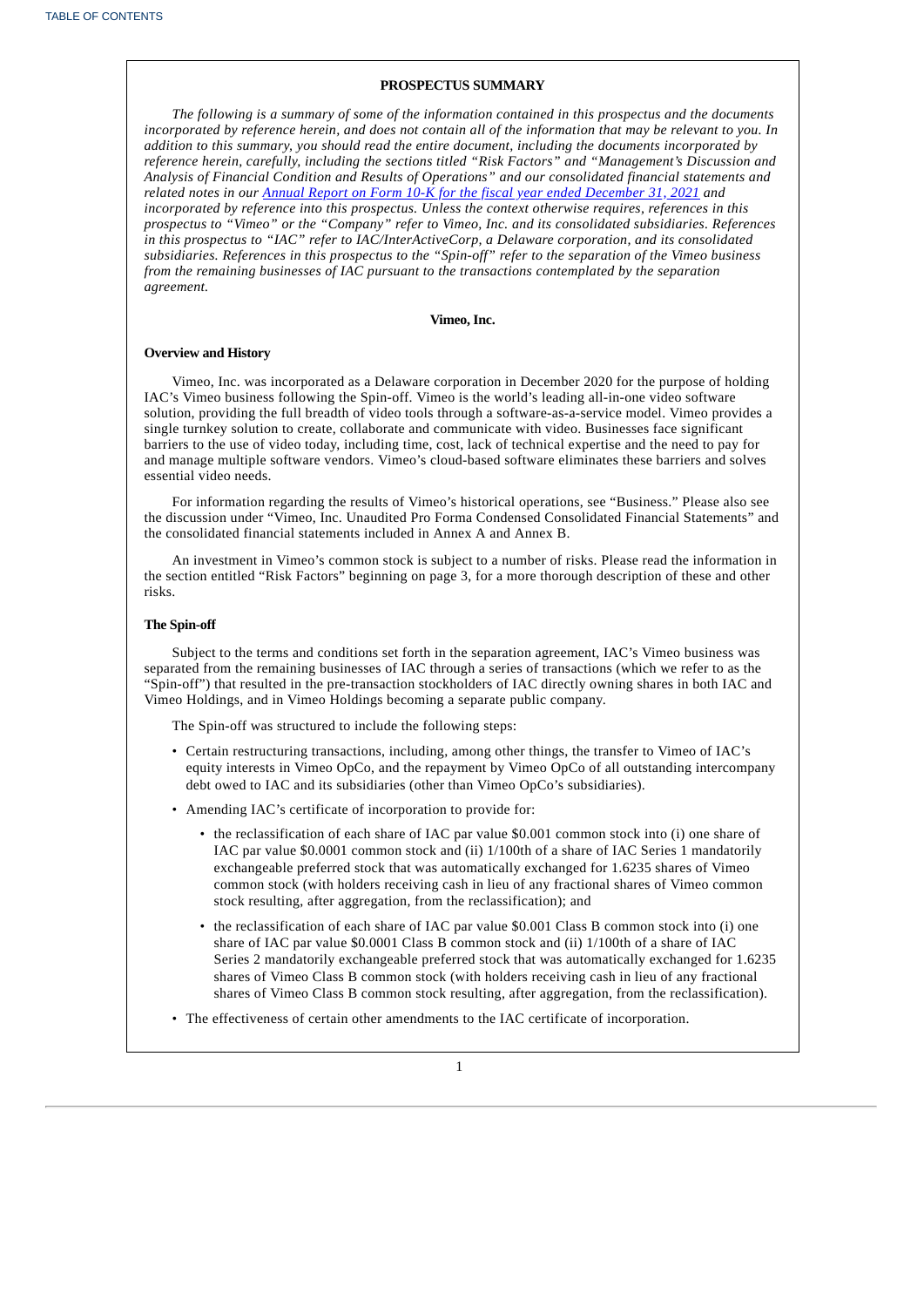Prior to the Spin-off, IAC indirectly owned approximately 88% of the total outstanding shares of Vimeo OpCo, with the remaining Vimeo OpCo shares held by third parties. In connection with the Spin-off, the Vimeo OpCo shareholders agreement required IAC to cause the conversion of the Vimeo OpCo shares held by such non-IAC Vimeo OpCo stockholders into Vimeo common stock, which we refer to as the "Vimeo minority exchange." The shareholders agreement also required that the non-lAC Vimeo OpCo stockholders be compensated (in the form of additional Vimeo equity) for dilution resulting from the issuance of Vimeo options in respect of vested IAC employee option awards that are adjusted in the Spinoff. Each such Vimeo OpCo shareholder was compensated for their ratable portion of 50% of the intrinsic value of the Vimeo options so issued, measured at the time of the Spin-off.

The Vimeo merger, which was completed on May 25, 2021, satisfied these obligations.

## **The Merger**

On the terms and subject to the conditions of the Vimeo merger agreement, following the Spin-off, Merger Sub merged with and into Vimeo OpCo, with Vimeo OpCo surviving as a wholly-owned subsidiary of Vimeo. Each share of Vimeo OpCo capital stock held prior to the Vimeo merger by a non-IAC Vimeo OpCo stockholder was converted into a number of shares of Vimeo common stock equal to the Vimeo merger exchange ratio.

#### **Corporate Information**

Vimeo, Inc. is a Delaware corporation formerly known as "Vimeo Holdings, Inc." and a direct wholly owned subsidiary of IAC that was formed in December 2020 for the purpose of holding IAC's Vimeo business following the Spin-off. Our principal executive offices are located at 555 West 18th Street, New York, New York 10011, and our telephone number is (212) 314-7300. Vimeo maintains an Internet site at www.vimeo.com. That website and the information contained therein or connected thereto are not incorporated into this prospectus or the registration statement of which this prospectus forms a part, or in any other filings with, or any information furnished or submitted to, the SEC.

### **Incorporation By Reference**

<span id="page-7-0"></span>This prospectus incorporates by reference certain information, including, among others, those sections titled "Business," "Management's Discussion and Analysis of Financial Condition and Results of Operations," "Directors, Executive Officers and Corporate Governance," "Executive Compensation," "Security Ownership of Certain Beneficial Owners and Management," "Description of Capital Stock" and "Certain Relationships and Related [Transactions"](http://www.sec.gov/ix?doc=/Archives/edgar/data/1837686/000183768622000006/vmeo-20211231.htm) from our **Annual Report on Form 10-K for the year ended** December 31, 2021 and the exhibits thereto. See "Information Incorporated by Reference."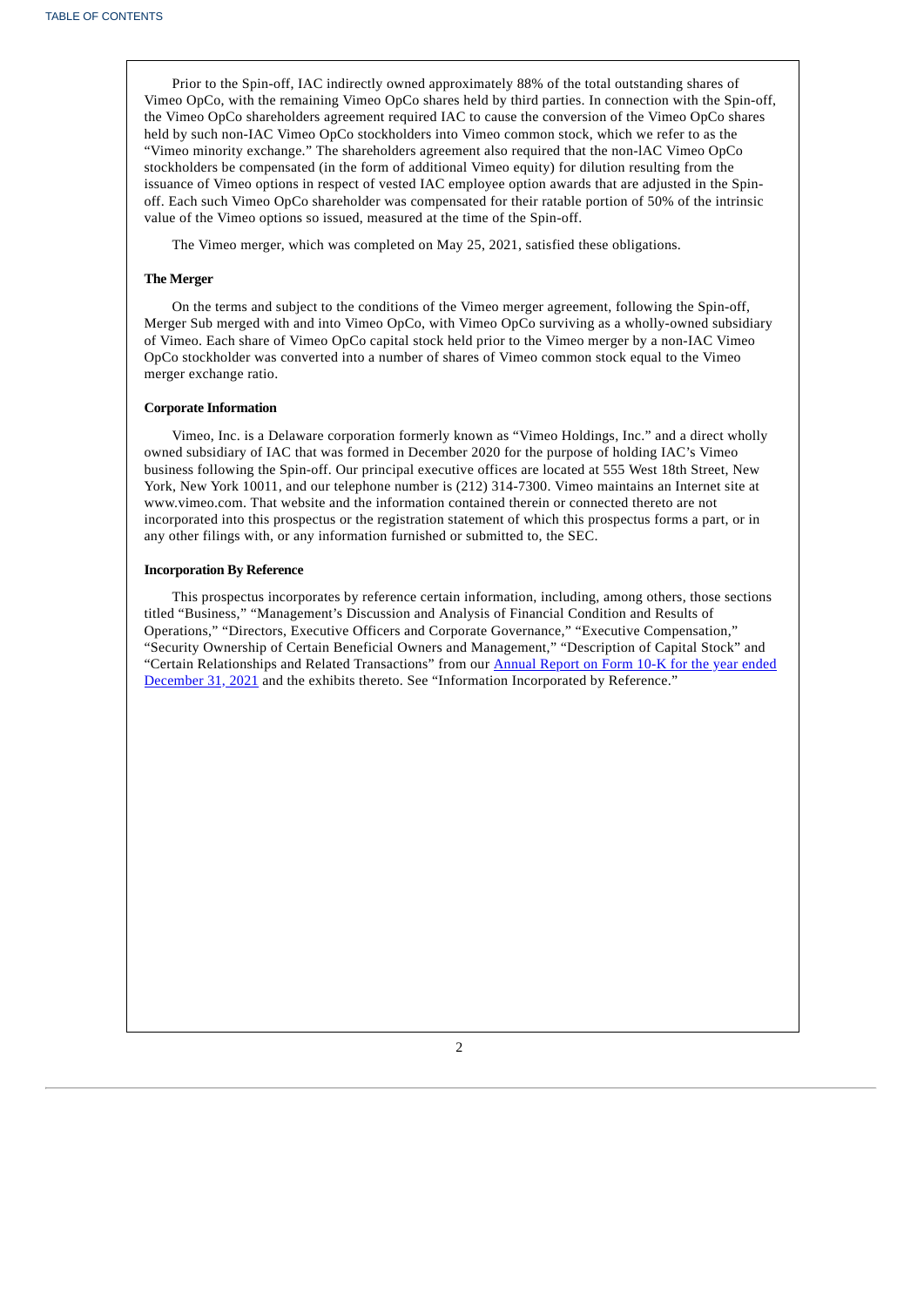<span id="page-8-0"></span>

| <b>THE OFFERING</b>     |                                                                                                                                                                                                                                                                                                                                      |  |  |
|-------------------------|--------------------------------------------------------------------------------------------------------------------------------------------------------------------------------------------------------------------------------------------------------------------------------------------------------------------------------------|--|--|
| Common stock offered:   | 873,107 shares of Vimeo common stock                                                                                                                                                                                                                                                                                                 |  |  |
| <b>Use of Proceeds:</b> | Any proceeds received by Vimeo from the exercise of Vimeo stock<br>options covered by the Plans (and issued pursuant to the offering<br>described in this prospectus) are expected to be used for general<br>corporate purposes. These proceeds represent the exercise prices for<br>the Vimeo stock options. See "Use of Proceeds." |  |  |
| <b>Risk Factors:</b>    | For a discussion of risk and uncertainties involved with an<br>investment in our common stock, see "Risk Factors" included and<br>incorporated by reference elsewhere in this prospectus and any risk<br>factors described in any accompanying prospectus supplement.                                                                |  |  |
| Listing:                | Vimeo common stock is currently listed on the Nasdaq Global<br>Select Market ("Nasdaq") under the symbol "VMEO".                                                                                                                                                                                                                     |  |  |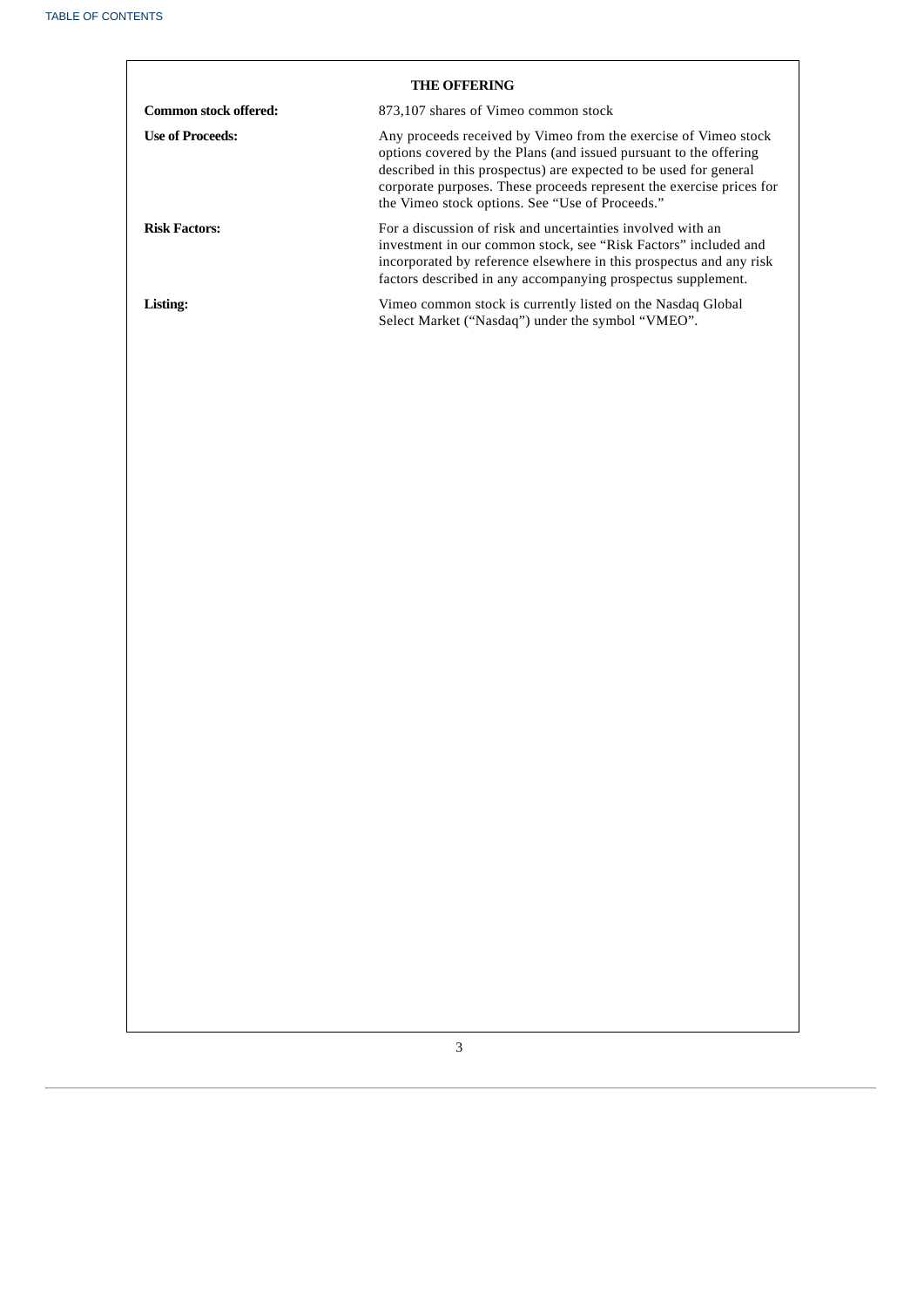## **RISK FACTORS**

<span id="page-9-0"></span>Investing in our common stock involves risks. Before deciding to invest in our common stock, you should carefully consider the risks described under "Risk Factors" in our **Annual Report on Form 10-K for** the fiscal year ended December 31, 2021, which are [incorporated](http://www.sec.gov/ix?doc=/Archives/edgar/data/1837686/000183768622000006/vmeo-20211231.htm) by reference into this prospectus in their entirety, and may be amended, supplemented or superseded from time to time by our subsequent filings under the Exchange Act, including any subsequent Quarterly Reports on Form 10-Q. You should also consider the risk factors described in any related prospectus supplement or any documents we incorporate by reference in the future. Our business, results of operations, financial condition, and prospects could also be harmed by risks and uncertainties that are not presently known to us or that we currently believe are not material. If any of the risks actually occur, our business, results of operations, financial condition, and prospects could be materially and adversely affected. In such event, the market price of our common stock could decline.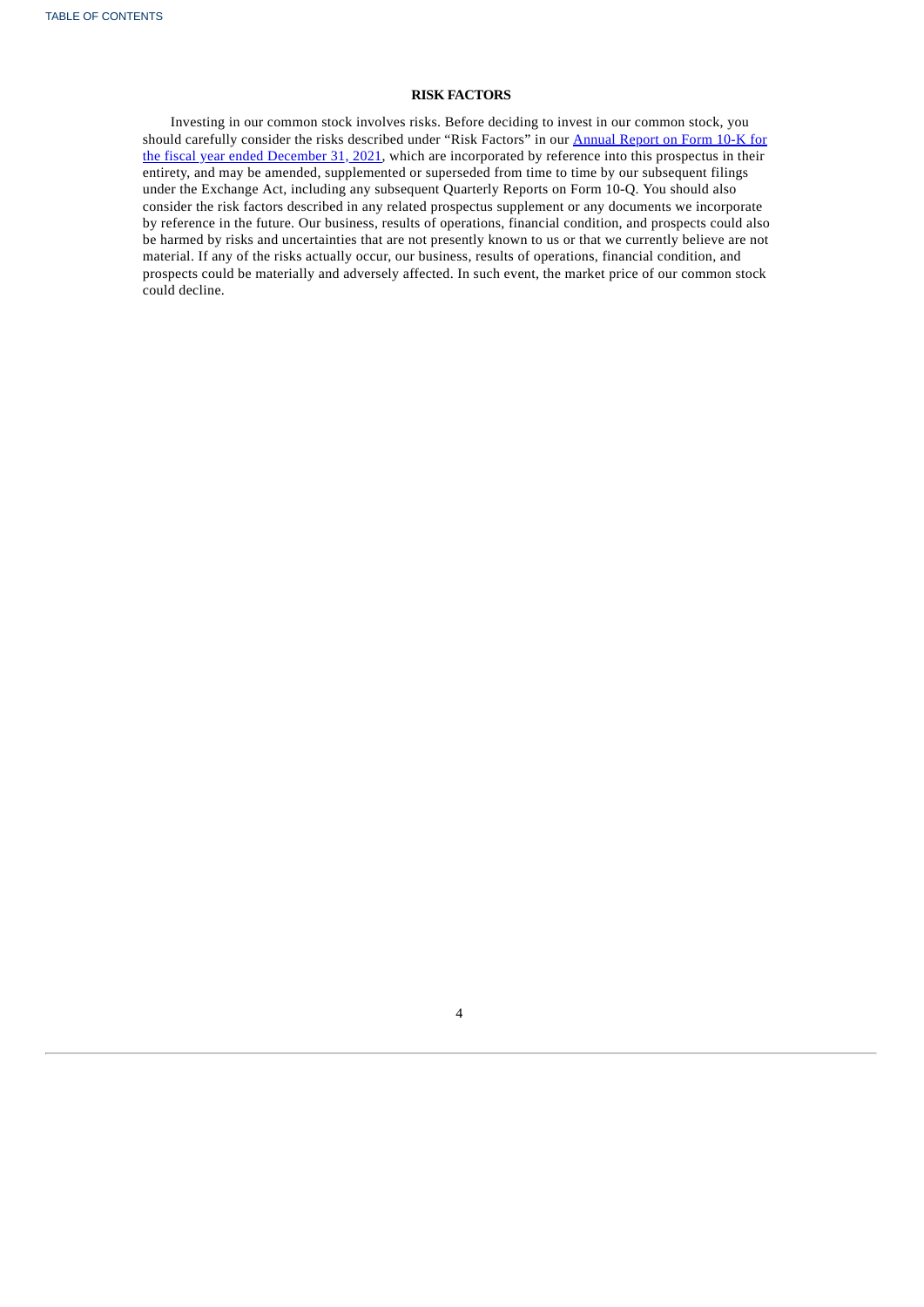### **CAUTIONARY STATEMENT REGARDING FORWARD-LOOKING STATEMENTS**

This prospectus and the documents that we have filed with the SEC that are incorporated by reference herein include "forward-looking statements" within the meaning of the Private Securities Litigation Reform Act of 1995. All statements contained or incorporated by reference herein that are not historical facts are "forward-looking statements." Words such as "will," "may, "could," "should," "would," "anticipates," "estimates," "expects," "plans," "projects," "forecasts," "intends," "targets," "seeks" and "believes," as well as variations of these words, among others, generally identify forward-looking statements. These forwardlooking statements include, among others, statements relating to Vimeo's future results of operations and financial condition, business strategy, and plans and objectives of management for future operations.

Forward-looking statements are based on our management's beliefs and assumptions and on information currently available. These forward-looking statements are subject to a number of known and unknown risks, uncertainties and assumptions. Actual results could differ materially from those contained in or implied by these forward-looking statements. When considering forward-looking statements, you should keep in mind the factors described in Part I. "Item 1A. Risk Factors" and Part II. "Item 7. Management's Discussion and Analysis of Financial Condition and Results of Operations" in our Annual Report on Form 10-K for the fiscal year ended December 31, 2021, [incorporated](http://www.sec.gov/ix?doc=/Archives/edgar/data/1837686/000183768622000006/vmeo-20211231.htm) by reference herein. Factors that could cause or contribute to such differences include, but are not limited to:

- our limited operating history as a pure software-as-a-service ("SaaS") company and our limited history of selling such plans on a sales-assisted basis,
- we have a history of losses,
- our prior rapid growth may not be indicative of future performance,
- our total addressable market may prove to be smaller than we expect,
- our ability to read data and make forecasts may be limited,
- we may need additional funding as we continue to invest in research and development and expand internationally,
- we may not have the right product/market fit,
- we may not be able to attract free users or paid subscribers,
- we may not be able to convert our free users into subscribers,
- competition in our market is intense,
- we may not be able to scale our business effectively,
- we may experience service interruptions,
- hosting and delivery costs may increase unexpectedly,
- our success depends on our ability to reach customers and acquire subscribers through digital app stores,
- our business involves hosting large quantities of user content,
- we may face liability for hosting a variety of tortious or unlawful materials,
- we collect, store and process large amounts of content and personal information and any loss of or unauthorized access to such data could materially impact our business,
- the impact of the COVID-19 pandemic on our business,
- we have been the target of cyberattacks by malicious actors, and
- the risks described in the section titled "Risk Factors" and elsewhere in our Annual Report on Form 10-K for the fiscal year ended December 31, 2021.

Moreover, we operate in a very competitive and rapidly changing environment. New risk factors emerge from time to time, and it is not possible for our management to predict all risk factors nor can we

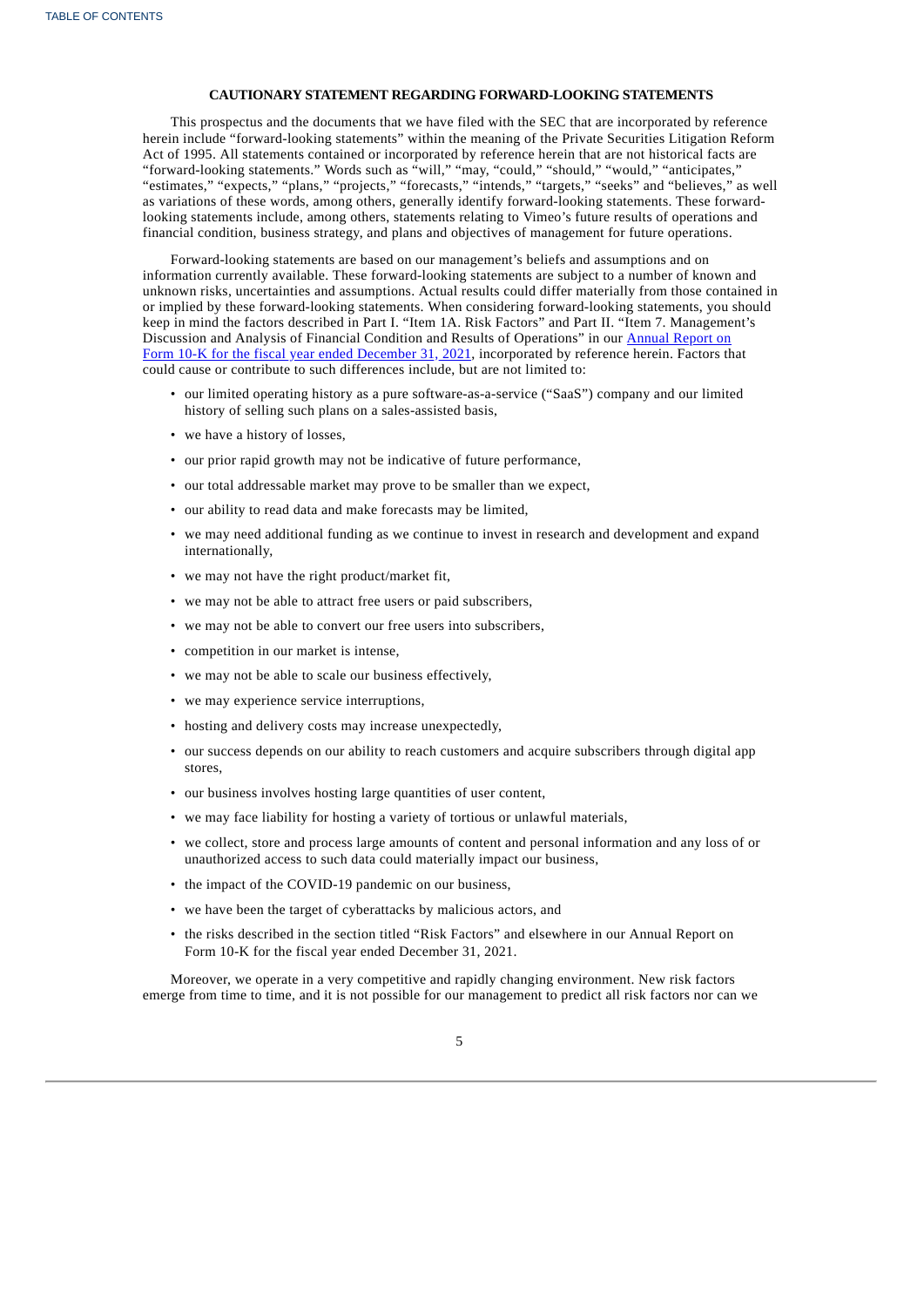assess the impact of all factors on our business or the extent to which any factor, or combination of factors, may cause actual results to differ from those contained in, or implied by, any forward-looking statements.

<span id="page-11-0"></span>You should not rely upon forward-looking statements as predictions of future events. We cannot assure you that the events and circumstances reflected in the forward-looking statements will be achieved or occur. Although we believe that the expectations reflected in the forward-looking statements are reasonable, we cannot guarantee future results, levels of activity, performance, or achievements. You should read this prospectus and the documents that we reference and have incorporated by reference herein with the understanding that our actual future results, levels of activity, performance, and achievements may be materially different from what we expect. Any forward-looking statements only speak as of the date such statements are made, and we undertake no obligation to update any forward-looking information or statements, whether written or oral, to reflect any change, except as required by law. All forward-looking statements attributable to us or persons acting on our behalf are expressly qualified by these cautionary statements.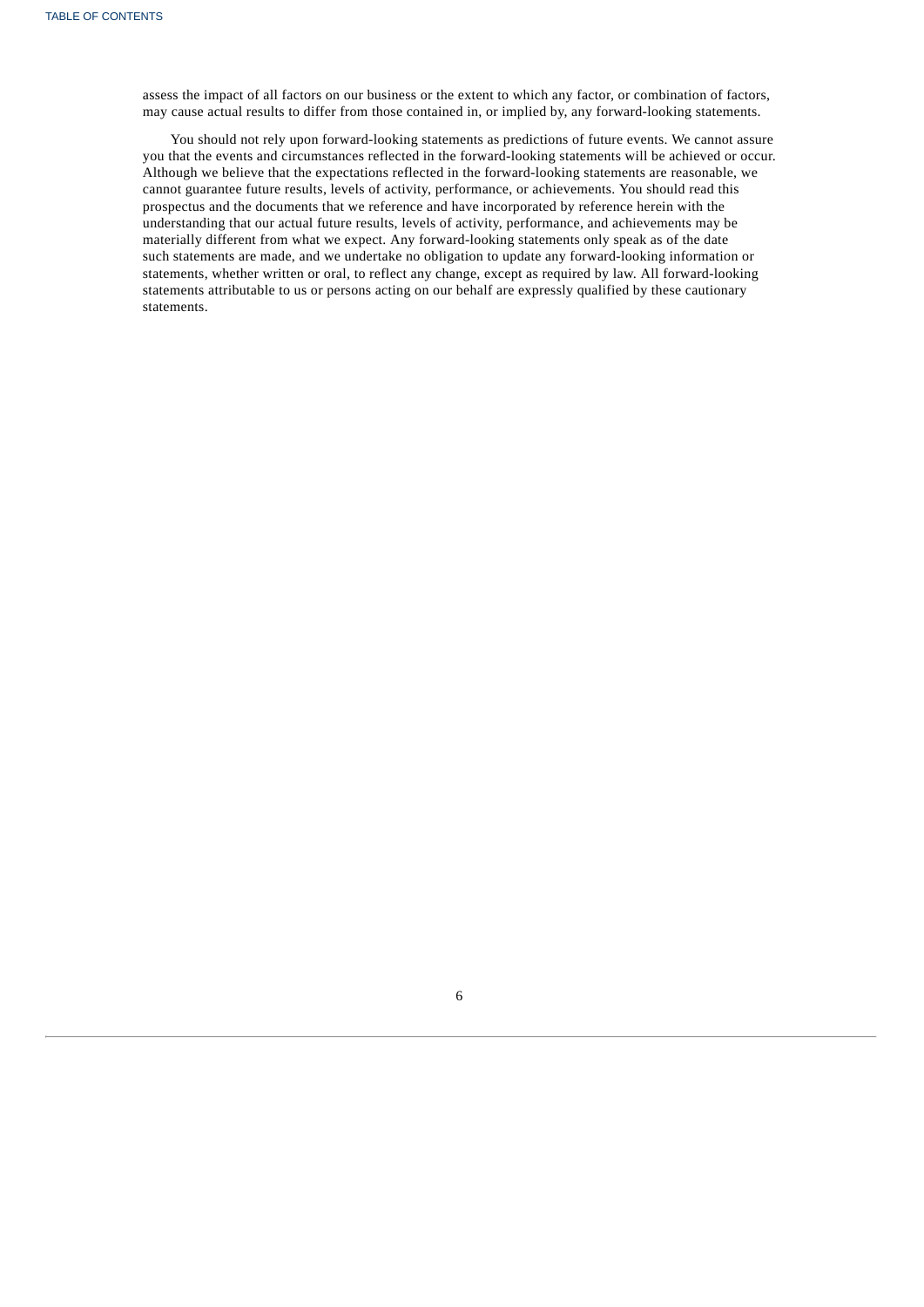## **USE OF PROCEEDS**

<span id="page-12-0"></span>Any proceeds received by Vimeo from the exercise of Vimeo stock options covered by the Plans (and issued pursuant to the offering described in this prospectus) are expected to be used for general corporate purposes. These proceeds represent the exercise prices for the Vimeo stock options. We will have broad discretion over the use of proceeds from the exercise of Vimeo stock options covered by the Plans.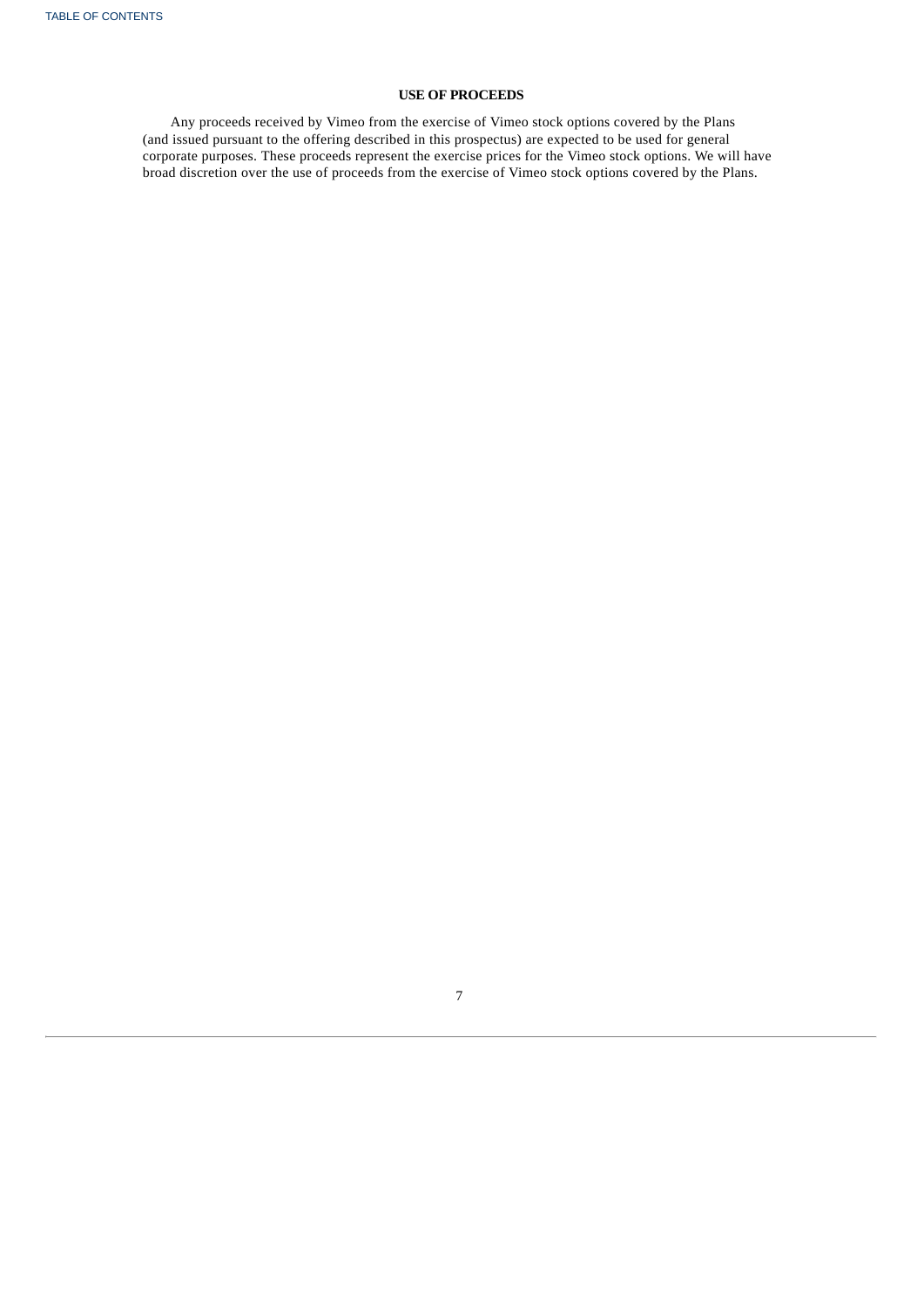## **DESCRIPTION OF CAPITAL STOCK**

<span id="page-13-0"></span>See our ["Description](http://www.sec.gov/ix?doc=/Archives/edgar/data/1837686/000183768622000006/vmeo-20211231.htm) of Capital Stock" included as an exhibit to our **Annual Report on Form 10-K** for the fiscal year ended December 31, 2021, which is incorporated by reference into this prospectus.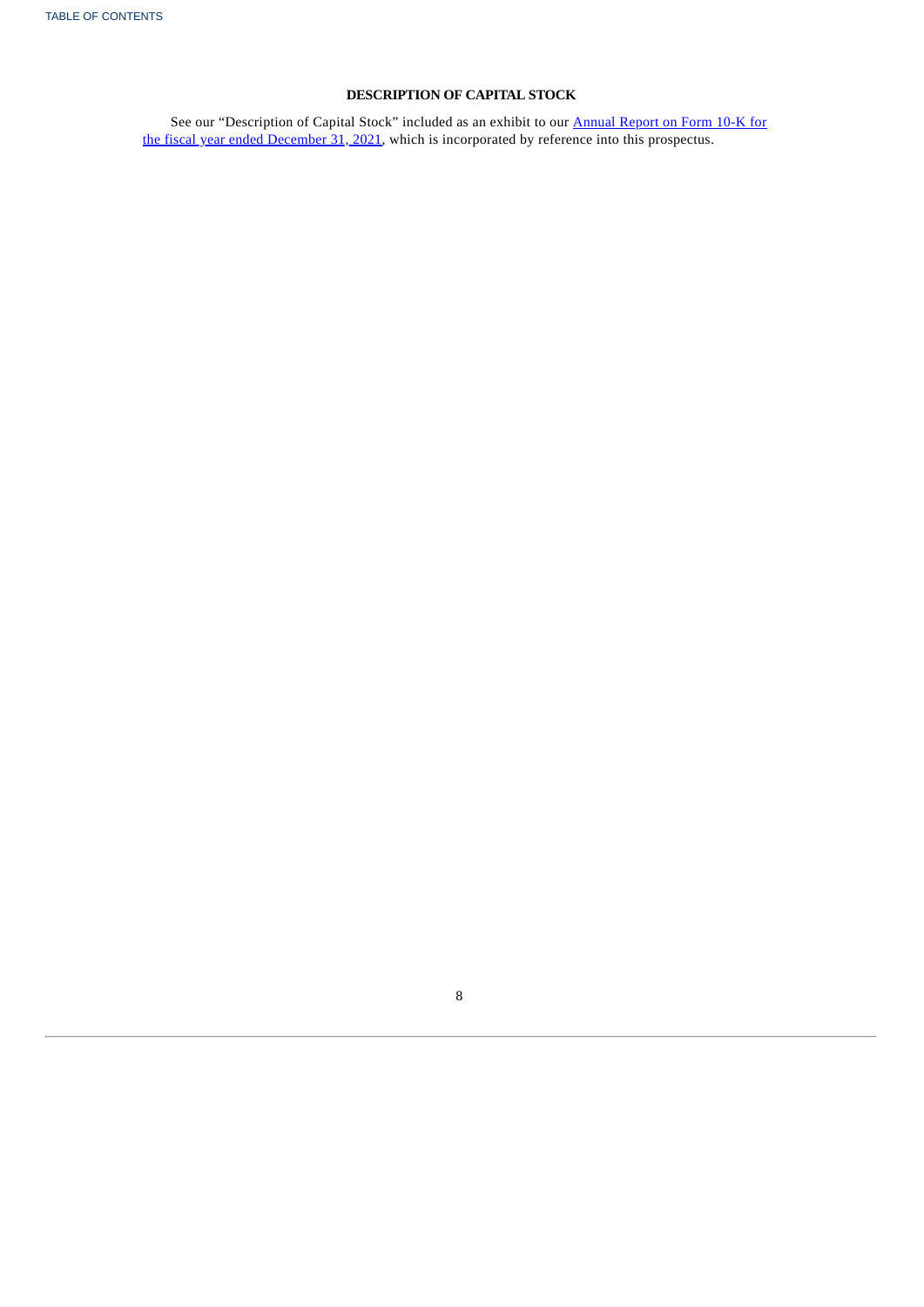## **EXPERTS**

## **Vimeo, Inc.**

<span id="page-14-0"></span>The consolidated financial statements of Vimeo, Inc. at December 31, 2021 and 2020, and for each of the three years in the period ended December 31, 2021, appearing in the Post-Effective Amendment No. 1 to this Registration Statement have been audited by Ernst & Young LLP, independent registered public accounting firm, as set forth in their report thereon appearing elsewhere herein, and are included in reliance upon such report given on the authority of such firm as experts in accounting and auditing.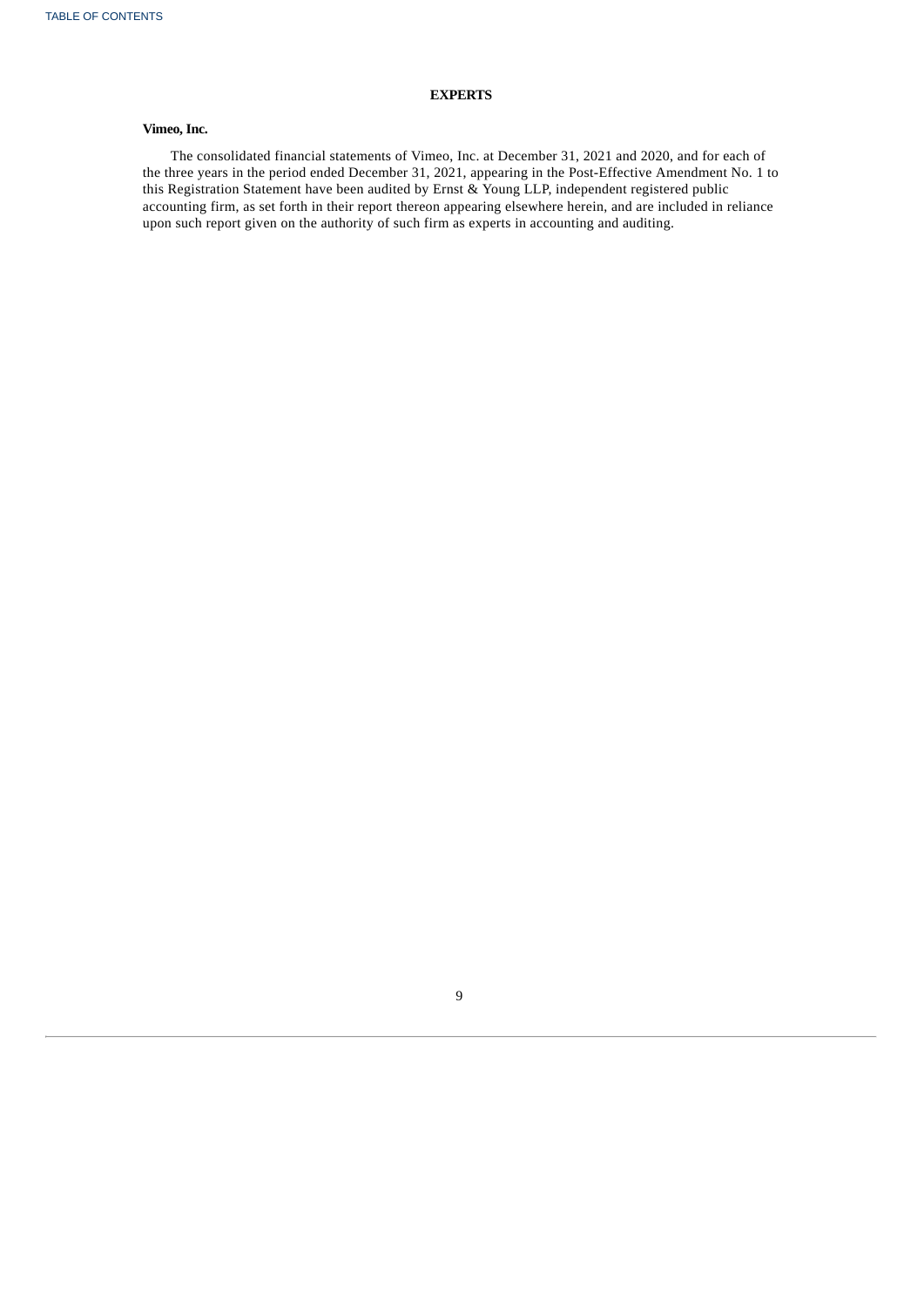## **LEGAL MATTERS**

<span id="page-15-0"></span>The validity of the shares of Vimeo common stock has been passed upon for Vimeo by Michael A. Cheah, General Counsel and Secretary of Vimeo.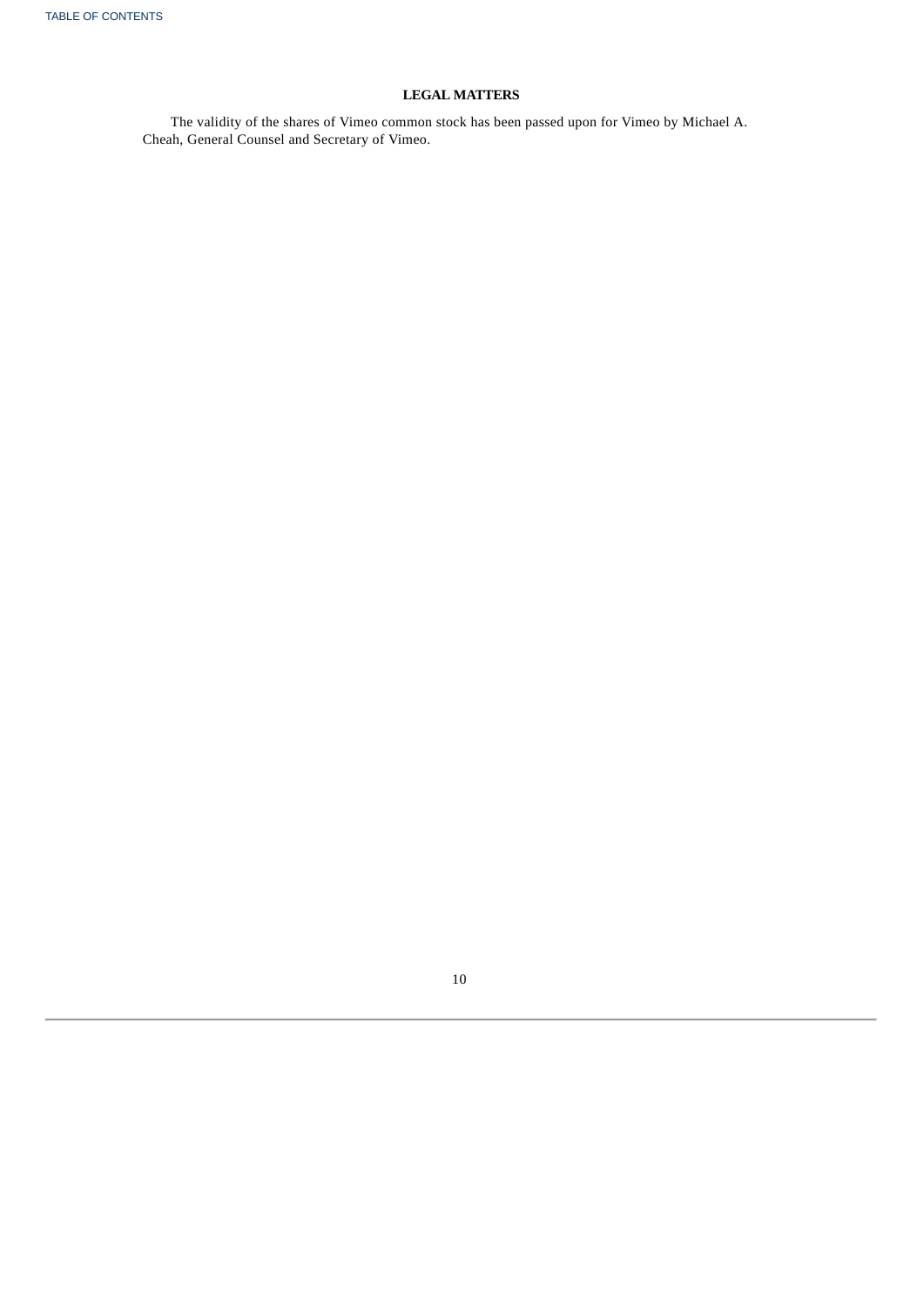## **INFORMATION INCORPORATED BY REFERENCE**

We "incorporate by reference" certain documents we have filed with the SEC, which means that we are disclosing important information to you by referring you to those documents. The information incorporated by reference is an important part of this prospectus, and any information contained in this prospectus or in any document incorporated by reference in this prospectus will be deemed to be modified or superseded to the extent that a statement contained in any prospectus supplement or free writing prospectus provided to you by us modifies or supersedes the original statement. Any statement so modified or superseded will not be deemed, except as so modified or superseded, to be a part of this prospectus. The following documents filed with the SEC are hereby incorporated by reference in this prospectus:

- our Annual Report on Form 10-K for the fiscal year ended [December](http://www.sec.gov/ix?doc=/Archives/edgar/data/1837686/000183768622000006/vmeo-20211231.htm) 31, 2021, filed with the SEC on March 1, 2022;
- our Current Report on Form 8-K filed on [February](https://www.sec.gov/ix?doc=/Archives/edgar/data/1837686/000183768622000003/vmeo-20220209.htm) 9, 2022 (with respect to Item 5.02 therein); and
- the [description](http://www.sec.gov/Archives/edgar/data/1837686/000183768622000006/exhibit41.htm) of our securities filed as Exhibit 4.1 to our Annual Report on Form 10-K for the fiscal year ended December 31, 2021, filed with the SEC on March 1, 2022.

We hereby undertake to provide without charge to each person, including any beneficial owner, to whom a copy of this prospectus is delivered, upon written or oral request of any such person, a copy of any and all of the information that has been incorporated by reference in this prospectus, other than exhibits to such documents, unless such exhibits have been specifically incorporated by reference thereto. Requests for such copies should be directed to our Investor Relations department, at the following address:

> Vimeo, Inc. Attn: Investor Relations 555 West  $18^{\rm th}$  Street New York, NY 10011 (212) 314-7300

<span id="page-16-0"></span>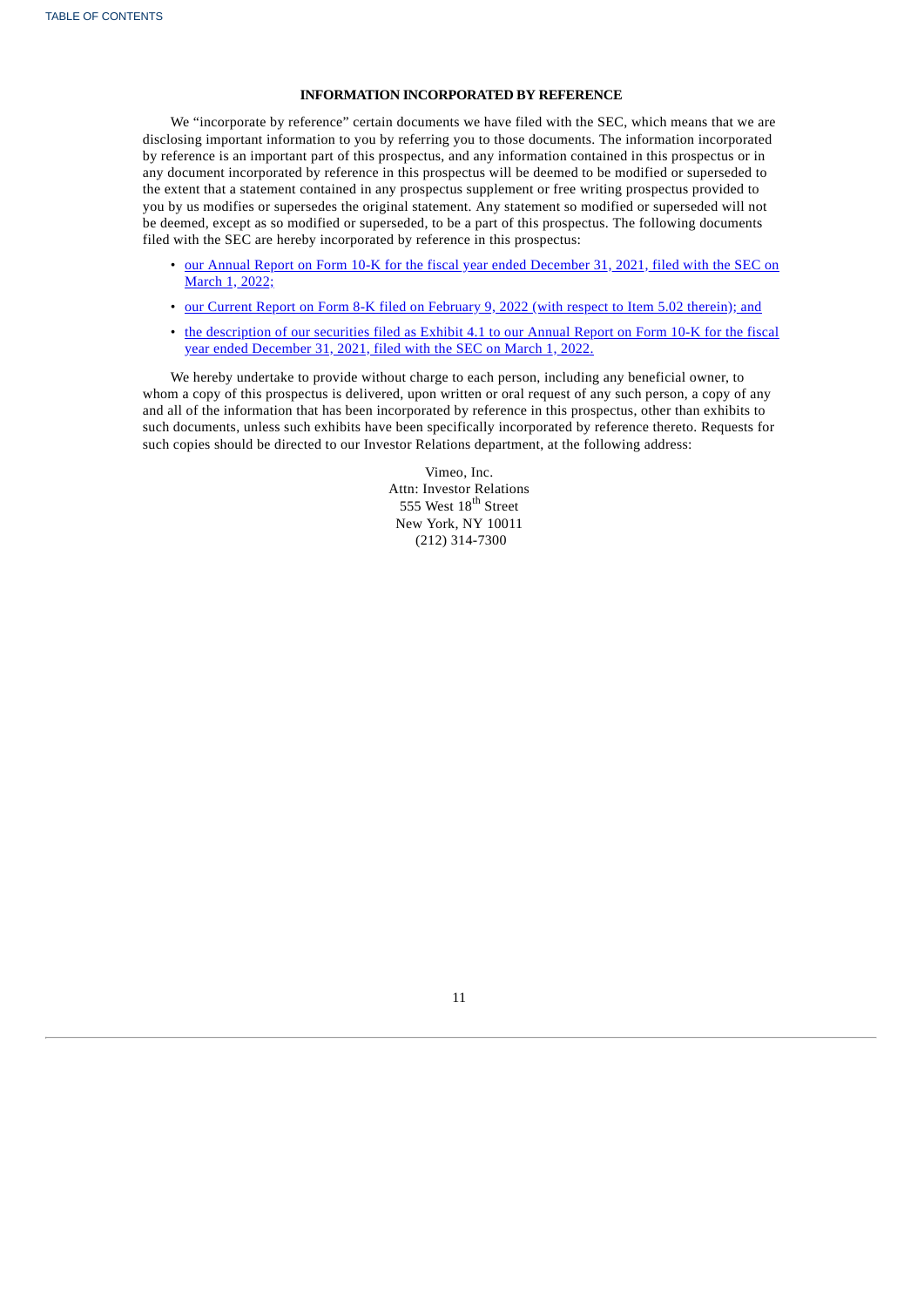### **WHERE YOU CAN FIND MORE INFORMATION**

We have filed a registration statement on Form S-1 with the SEC under the Securities Act with respect to the shares of Vimeo common stock being offered as contemplated by this prospectus. This prospectus is a part of, and does not contain all of the information set forth in, the registration statement and the exhibits and schedules to the registration statement. For further information with respect to Vimeo and Vimeo common stock, please refer to the registration statement, including its exhibits and schedules. Statements made in this prospectus relating to any contract or other document filed as an exhibit to the registration statement include the material terms of such contract or other document. However, such statements are not necessarily complete, and you should refer to the exhibits attached to the registration statement for copies of the actual contract or document. You may review a copy of the registration statement, including its exhibits and schedules, on the Internet website maintained by the SEC at www.sec.gov. Copies of documents filed with the SEC by Vimeo may be obtained free of charge on Vimeo's website at www.vimeo.com. Information contained on or connected to any website referenced in this prospectus is not incorporated into this prospectus or the registration statement of which this prospectus forms a part, or in any other filings with, or any information furnished or submitted to, the SEC.

Vimeo is subject to the information and reporting requirements of the Exchange Act and, in accordance with the Exchange Act, files periodic reports, proxy statements and other information with the SEC.

We intend to furnish holders of Vimeo common stock with annual reports containing consolidated financial statements prepared in accordance with GAAP and audited and reported on, with an opinion expressed, by an independent registered public accounting firm.

You should rely only on the information contained in this prospectus or to which this prospectus has referred you. We have not authorized any person to provide you with different information or to make any representation not contained in this prospectus.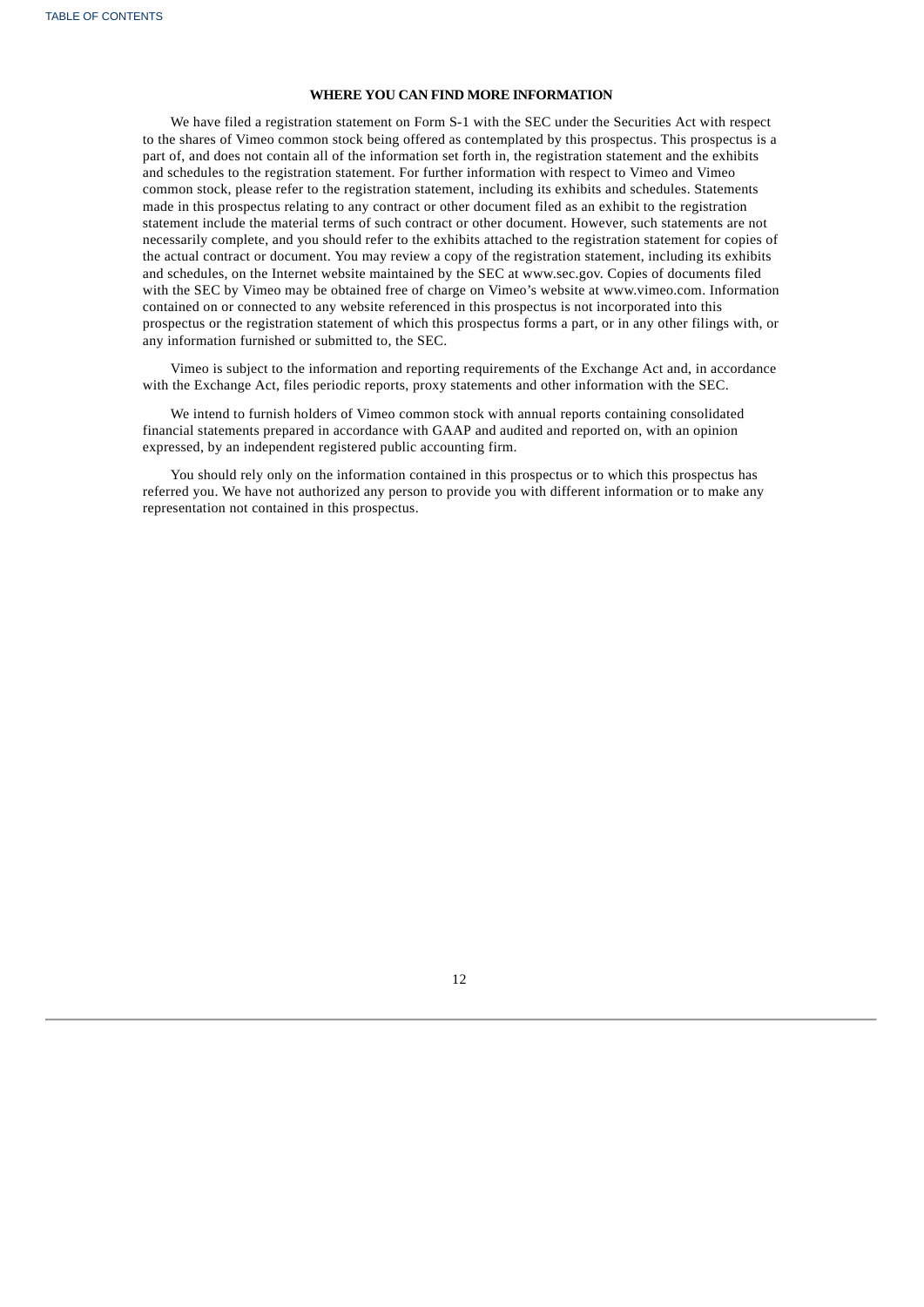### **PART II INFORMATION NOT REQUIRED IN PROSPECTUS**

### **Item 13.** *Other Expenses of Issuance and Distribution*

The following is an estimate of the expenses (all of which are to be paid by the registrant) that we may incur in connection with the securities being registered hereby:

| <b>SEC</b> registration fee                   | $6,068.37^{(1)}$ |
|-----------------------------------------------|------------------|
| Legal fees and expenses                       | 100,000          |
| Accounting fees and expenses                  | 100,000          |
| Financial printing and miscellaneous expenses | 100,000          |
| Total                                         | \$306,068.37     |

(1) \$6,068.37 was previously paid.

#### **Item 14.** *Indemnification of Directors and Officers.*

Section 145 of the Delaware General Corporation Law (which we refer to as the "DGCL") provides that a corporation may indemnify directors and officers, as well as other employees and individuals, against expenses (including attorney fees), judgments, fines and amounts paid in settlement actually and reasonably incurred by such person in connection with any threatened, pending or completed actions, suits or proceedings in which such person is made a party by reason of such person being or having been a director, officer, employee or agent of the corporation. Section 145 of the DGCL also permits a corporation to pay expenses incurred by a director or officer in advance of the final disposition of a proceeding, subject to receipt of an undertaking by such director or officer to repay such amount if it shall be ultimately determined that such person is not entitled to be indemnified by the corporation. The DGCL provides that Section 145 is not exclusive of other rights to which those seeking indemnification may be entitled under any by-laws, agreement, vote of stockholders or disinterested directors or otherwise.

The organizational documents of the Registrant provide for indemnification of the Company's directors and officers (and their legal representatives), and of those serving at the request of the relevant board of directors or officers as an employee or agent of the corporation, or as a director, officer, employee or agent of another corporation, partnership, joint venture or other enterprise, to the fullest extent authorized by the DGCL, except that the relevant corporation shall indemnify a person for a proceeding (or part thereof) initiated by such person only if the proceeding (or part thereof) was authorized by the relevant board of directors. The by-laws of the Registrant specifically provide for mandatory advancement of expenses to persons entitled to indemnification in defending any action, suit or proceeding in advance of its final disposition; provided, that, if the DGCL so requires, such persons provide an undertaking to repay such amounts advanced if it is ultimately determined that such person is not entitled to indemnification. From time to time, the directors and officers of the Registrant may be provided with indemnification agreements that are consistent with or greater than the foregoing provisions and, to the extent such directors and officers serve as executive officers or directors of subsidiaries of the Registrant, consistent with the indemnification provisions of the charter documents of such subsidiaries. The Registrant has adopted (or may adopt) policies of directors' and officers' liability insurance to insure directors and officers against the costs of defense, settlement and/or payment of judgments under certain circumstances. The Registrant believes that the agreements and arrangements described above are necessary to attract and retain qualified persons as directors and officers.

Section 102(b)(7) of the DGCL permits a corporation to provide in its certificate of incorporation that a director of the corporation is not personally liable to the corporation or its stockholders for monetary damages for breach of fiduciary duty as a director, except for liability: (i) for any breach of the director's duty of loyalty to the corporation or its stockholders; (ii) for acts or omissions not in good faith or that involve intentional misconduct or a knowing violation of law; (iii) for unlawful payments of dividends or unlawful stock repurchases or redemptions; or (iv) for any transaction from which the director derived an improper personal benefit. The certificate of incorporation of the Registrant provides for such limitation of liability.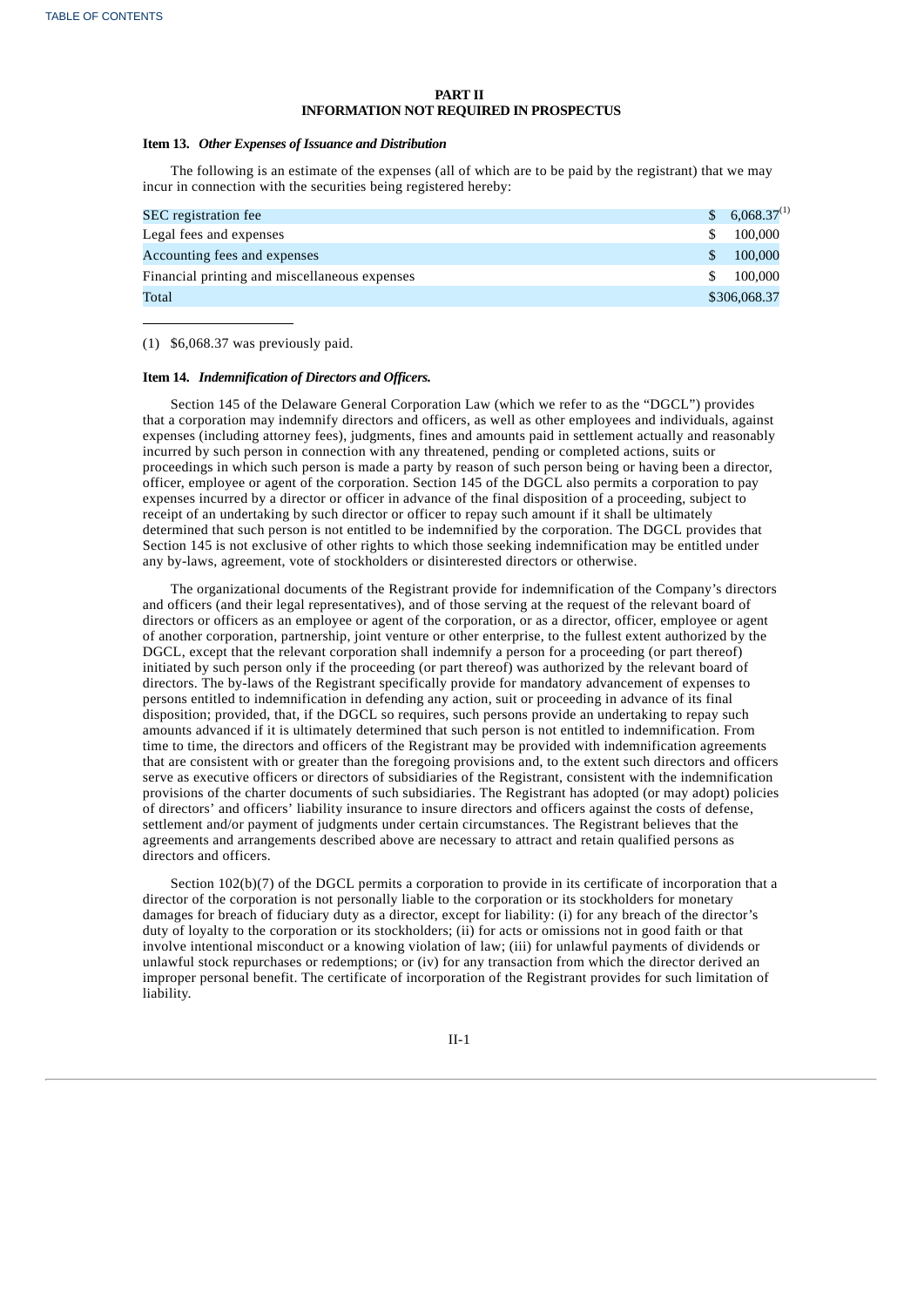The Spin-off-related agreements filed as exhibits to this Registration Statement may contain provisions regarding indemnification of the Registrant's directors and officers against certain liabilities.

### **Item 15.** *Recent Sales of Unregistered Securities*

We believe that each of the following issuances was exempt from registration under the Securities Act in reliance on Regulation S under the Securities Act regarding sales by an issuer in offshore transactions, Regulation D under the Securities Act, Rule 701 under the Securities Act or pursuant to Section 4(a)(2) of the Securities Act regarding transactions not involving a public offering. No underwriters were used in the below issuances.

#### *Minority Investments in Vimeo OpCo*

On November 5, 2020, Vimeo.com, Inc. ("Vimeo OpCo," formerly known as Vimeo, Inc.) and IAC Group, LLC ("IAC Group") entered into an investment agreement (the "November 2020 Investment Agreement") with entities affiliated with Thrive Capital (the "Thrive Entities") and an entity affiliated with GIC Private Limited (together with the Thrive Entities, the "November Investors"), pursuant to which on November 10, 2020, the November Investors acquired an aggregate of 8,655,510 shares of Vimeo voting common stock for an aggregate purchase price of approximately \$150 million, or \$17.33 per share, with the transaction valuing Vimeo at an enterprise value of approximately \$2.75 billion.

In connection with the investment, Vimeo OpCo, IAC Group and the November Investors entered into an amendment to the existing Vimeo OpCo shareholders agreement. The majority of the provisions of the Vimeo shareholders agreement terminated upon the consummation of the Spin-off and/or the Merger, other than certain confidentiality and registration rights provisions. Additionally, pursuant to the amendment to the Vimeo shareholders agreement, Vimeo OpCo and IAC Group agreed that if the Thrive Entities, together with their respective affiliates ("Thrive"), continue to own at least 75% of the shares of Vimeo voting common stock acquired by Thrive pursuant to the November 2020 Investment Agreement, and Thrive owned at least 2% of the outstanding common stock of Vimeo at the time of the Spin-off, Thrive would have the right to recommend a candidate for consideration for appointment to the initial post-Spin-off Vimeo board of directors, and Vimeo and IAC Group would consider such candidate in good faith.

In addition, the amendment to the Vimeo OpCo shareholders agreement specified certain separation principles relating to a potential Spin-off, with the November Investors' agreement to cooperate with the Spin-off generally conditioned on compliance with such separation principles (other than departures not materially adverse to the November Investors). The amendment to the shareholders agreement also required that, in connection with the Spin-off, all holders of Vimeo OpCo shares, other than IAC and its affiliates, be given the benefit of an anti-dilution adjustment described in the joint prospectus filed by Vimeo and IAC with the SEC on April 8, 2021.

On January 25, 2021, Vimeo OpCo and IAC Group entered into investment agreements with funds and accounts advised by T. Rowe Price Associates, Inc. and entities affiliated with Oberndorf Enterprises, LLC, pursuant to which Vimeo OpCo issued and sold 6,170,934 shares of Vimeo OpCo voting common stock for \$200 million, or \$32.41 per share, at a \$5.2 billion pre-money valuation, and 2,828,854 shares of Vimeo OpCo voting common stock for \$100 million, or \$35.35 per share, at a \$5.7 billion pre-money valuation.

In connection with the investment, the investors became parties to the Vimeo OpCo shareholders agreement.

#### *Dividend Payment*

On November 5, 2020, prior to the completion of the investment pursuant to the November 2020 Investment Agreement, the Vimeo OpCo board of directors declared a cash dividend in the amount of \$0.22 per share of Vimeo OpCo voting common stock and Vimeo OpCo non-voting common stock. The dividend payment date was set as November 13, 2020, and the dividend was paid to Vimeo OpCo stockholders of record as of the close of business on November 5, 2020.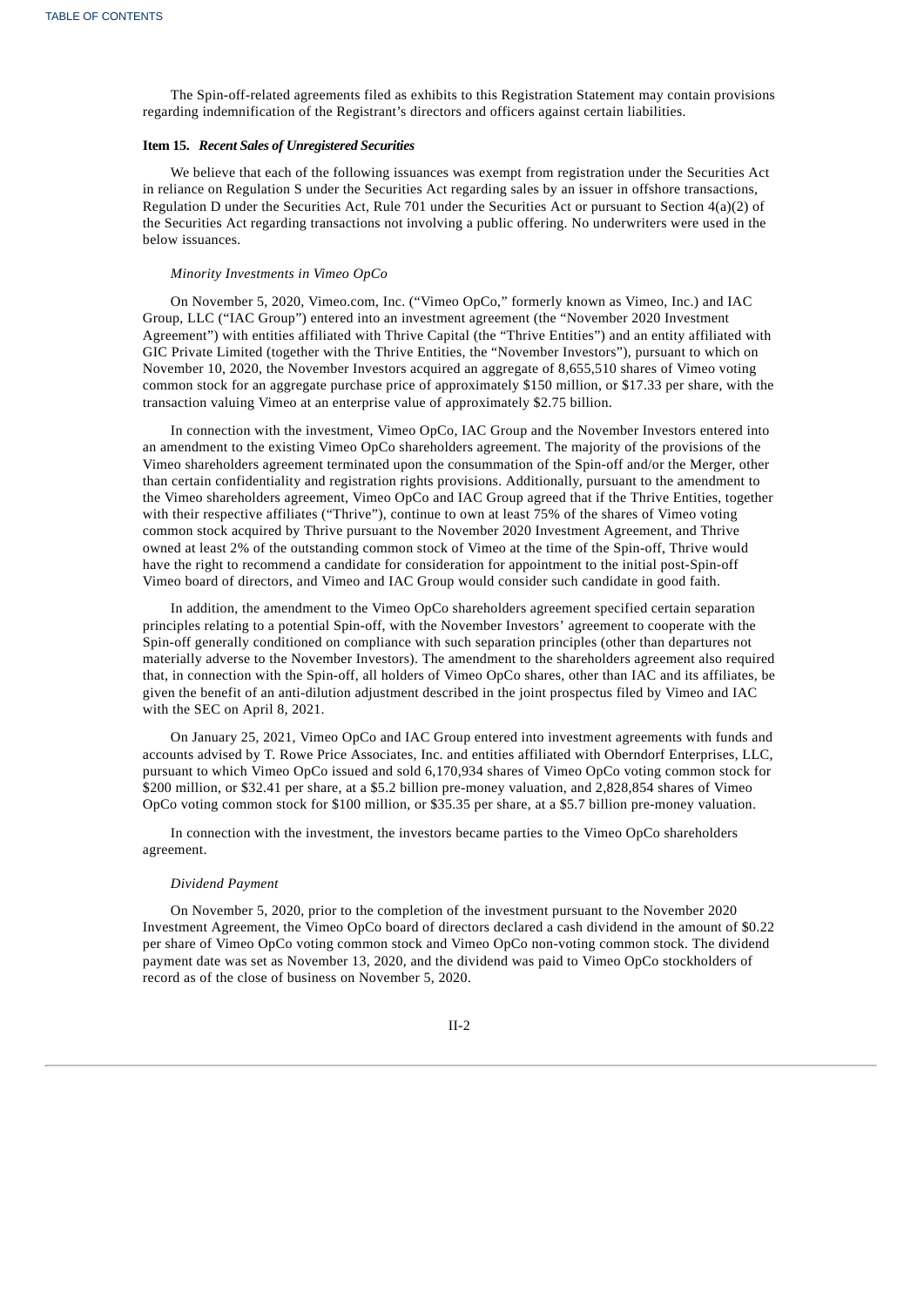### *Grants of Equity Compensation Awards*

During the year ended December 31, 2021, we granted stock-based compensation in the form of stock appreciation rights, restricted stock units and restricted stock pursuant to the 2021 Plan, and during the years ended December 31, 2020 and December 31, 2020, we granted stock-based compensation in the form of stock appreciation rights pursuant to the Vimeo, LLC 2012 Incentive Plan, the Vimeo, Inc. 2017 Incentive Plan and the Vimeo, Inc. 2019 Incentive Plan (including the Israeli Appendix), collectively referred to as the "Prior Plans." For further information, see Note 10 — Stock-Based Compensation" to the consolidated financial statements included in Item 8 — Consolidated Financial Statements and Supplementary Data of this Annual Report on Form 10-K. The issuances of these securities were exempt pursuant to Rule 701, as transactions pursuant to a compensatory benefit plan, or Section 4(a)(2) of the Securities Act for transactions by an issuer not involving a public offering or Regulation S under the Securities Act. All recipients either received adequate information about us or had access, through employment or other relationships, to such information.

### **Item 16.** *Exhibits and Financial Statement Schedules*

(a) The exhibits listed below in the "Exhibit Index" are filed as part of, or are incorporated by reference in, this registration statement.

(b) Exhibit Index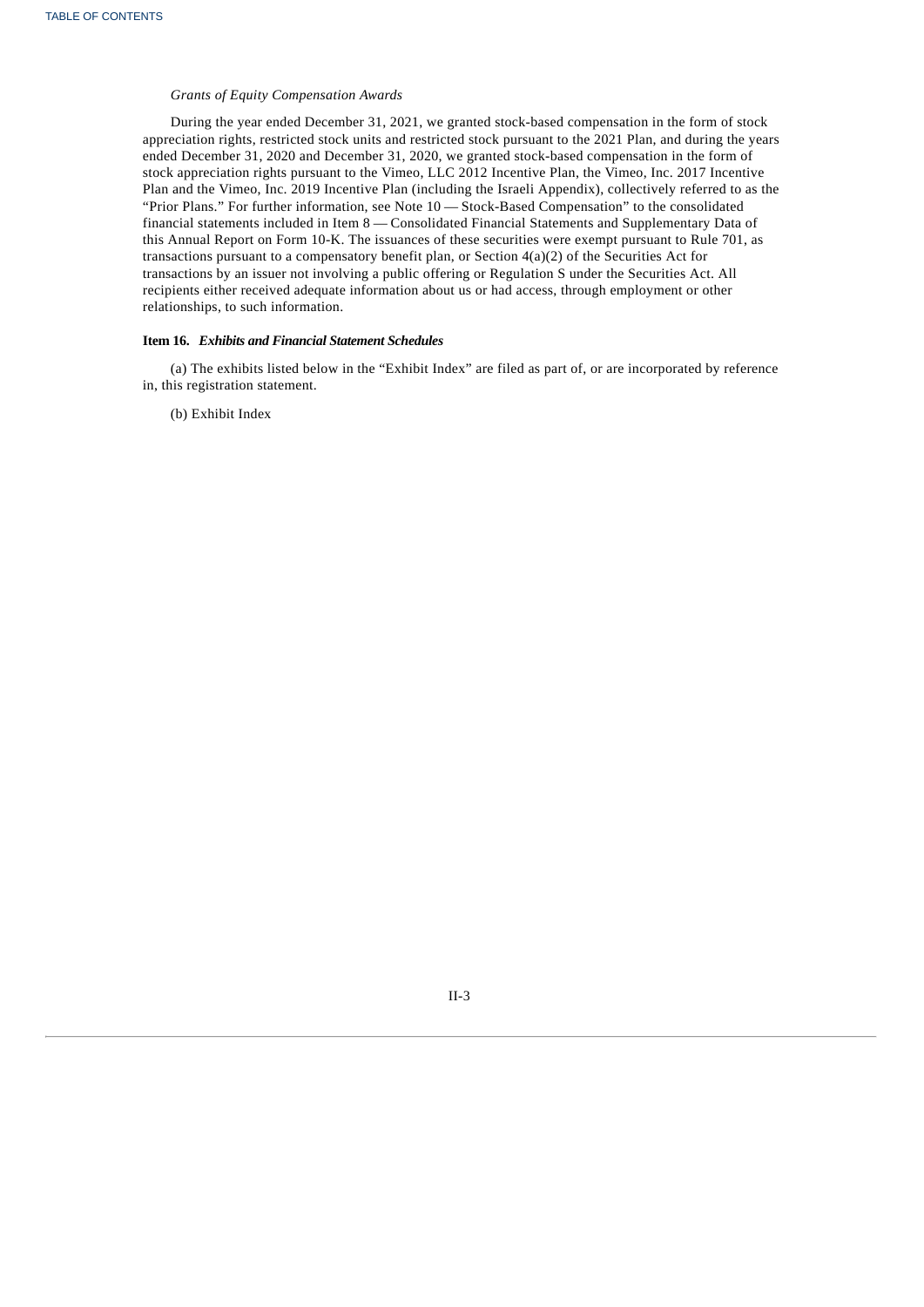## **EXHIBIT INDEX**

| Exhibit No. | <b>Description of Document</b>                                                                                                                                                                                                                                             |  |  |  |  |
|-------------|----------------------------------------------------------------------------------------------------------------------------------------------------------------------------------------------------------------------------------------------------------------------------|--|--|--|--|
| 2.1#        | Separation Agreement by and between IAC/InterActiveCorp and Vimeo, Inc., dated as of<br>May 24, 2021*                                                                                                                                                                      |  |  |  |  |
| 2.2#        | Amended and Restated Agreement and Plan of Merger, dated as of March 12, 2021 by and<br>among Vimeo, Inc., Stream Merger Sub, Inc. and Vimeo.com, Inc. (incorporated by reference<br>to Annex G of the Spin-off S-4)*                                                      |  |  |  |  |
| 3.1#        | Amended and Restated Certificate of Incorporation of Vimeo, Inc.                                                                                                                                                                                                           |  |  |  |  |
| 3.2#        | Amended and Restated By-laws of Vimeo, Inc.                                                                                                                                                                                                                                |  |  |  |  |
| 5.1#        | Opinion of Michael A. Cheah, General Counsel and Secretary of Vimeo, Inc., as to the<br>validity of the securities being registered                                                                                                                                        |  |  |  |  |
| 10.1#       | Tax Matters Agreement by and between IAC/InterActiveCorp and Vimeo, Inc., dated as of<br>May 24, 2021*                                                                                                                                                                     |  |  |  |  |
| 10.2#       | <b>Employee Matters Agreement by and between IAC/InterActiveCorp and Vimeo, Inc., dated as</b><br>of May 24, 2021*                                                                                                                                                         |  |  |  |  |
| 10.3#       | Transition Services Agreement by and between IAC/InterActiveCorp and Vimeo, Inc., dated<br>as of May 24, 2021*                                                                                                                                                             |  |  |  |  |
| 10.4#       | Vimeo, Inc. 2021 Stock and Annual Incentive Plan                                                                                                                                                                                                                           |  |  |  |  |
| 10.5        | Vimeo, Inc. Deferred Compensation Plan for Non-Employee Directors, incorporated by<br>reference to Exhibit 10.5 to the Annual Report on Form 10-K filed with the SEC on March 1,<br>2022                                                                                   |  |  |  |  |
| 10.6        | Restricted Stock Agreement, dated as of June 7, 2021, by and between Vimeo, Inc. and<br>Joseph M. Levin, incorporated by reference to Exhibit 10.6 to the Annual Report on Form 10-<br>K filed with the SEC on March 1, 2022                                               |  |  |  |  |
| 10.7        | <b>Extension Request Pursuant to Transition Services Agreement by and between IAC/</b><br>InterActiveCorp and Vimeo, Inc., dated as of August 26, 2021, incorporated by reference to<br>Exhibit 10.7 to the Annual Report on Form 10-K filed with the SEC on March 1, 2022 |  |  |  |  |
| 10.8        | Offer Letter between Anjali Sud and Vimeo.com, Inc., dated as of June 22, 2017, incorporated<br>by reference to Exhibit 10.8 to the Annual Report on Form 10-K filed with the SEC on<br>March 1, 2022                                                                      |  |  |  |  |
| 10.9        | Offer Letter between Narayan Menon and Vimeo.com, Inc., dated as of October 28, 2019,<br>incorporated by reference to Exhibit 10.9 to the Annual Report on Form 10-K filed with the<br><b>SEC on March 1, 2022</b>                                                         |  |  |  |  |
| 10.10       | Offer Letter between Mark Kornfilt and Vimeo.com, Inc., dated as of September 24, 2017,<br>incorporated by reference to Exhibit 10.10 to the Annual Report on Form 10-K filed with the<br><b>SEC on March 1, 2022</b>                                                      |  |  |  |  |
| 21.1        | Vimeo, Inc. Subsidiaries, incorporated by reference to Exhibit 21.1 to the Annual Report on<br>Form 10-K filed with the SEC on March 1, 2022                                                                                                                               |  |  |  |  |
| 23.1        | Consent of Ernst & Young LLP, independent registered public accounting firm for<br>Vimeo.com, Inc. (formerly named Vimeo, Inc.)                                                                                                                                            |  |  |  |  |
| 23.3#       | Consent of Michael A. Cheah, General Counsel and Secretary of Vimeo, Inc. (included in the<br>opinion filed as Exhibit 5.1)                                                                                                                                                |  |  |  |  |
| 24.1#       | <b>Powers of Attorney</b>                                                                                                                                                                                                                                                  |  |  |  |  |
| 24.2        | Power of Attorney of Jay Herratti                                                                                                                                                                                                                                          |  |  |  |  |
| 99.1#       | Supplemental Financial Information of Vimeo.com, Inc. (incorporated by reference to the<br>Current Report on Form 8-K filed by IAC/InterActiveCorp on April 2, 2021)                                                                                                       |  |  |  |  |
| 101.INS#    | <b>XBRL Instance Document</b>                                                                                                                                                                                                                                              |  |  |  |  |
| 101.SCH#    | XBRL Taxonomy Extension Schema Document                                                                                                                                                                                                                                    |  |  |  |  |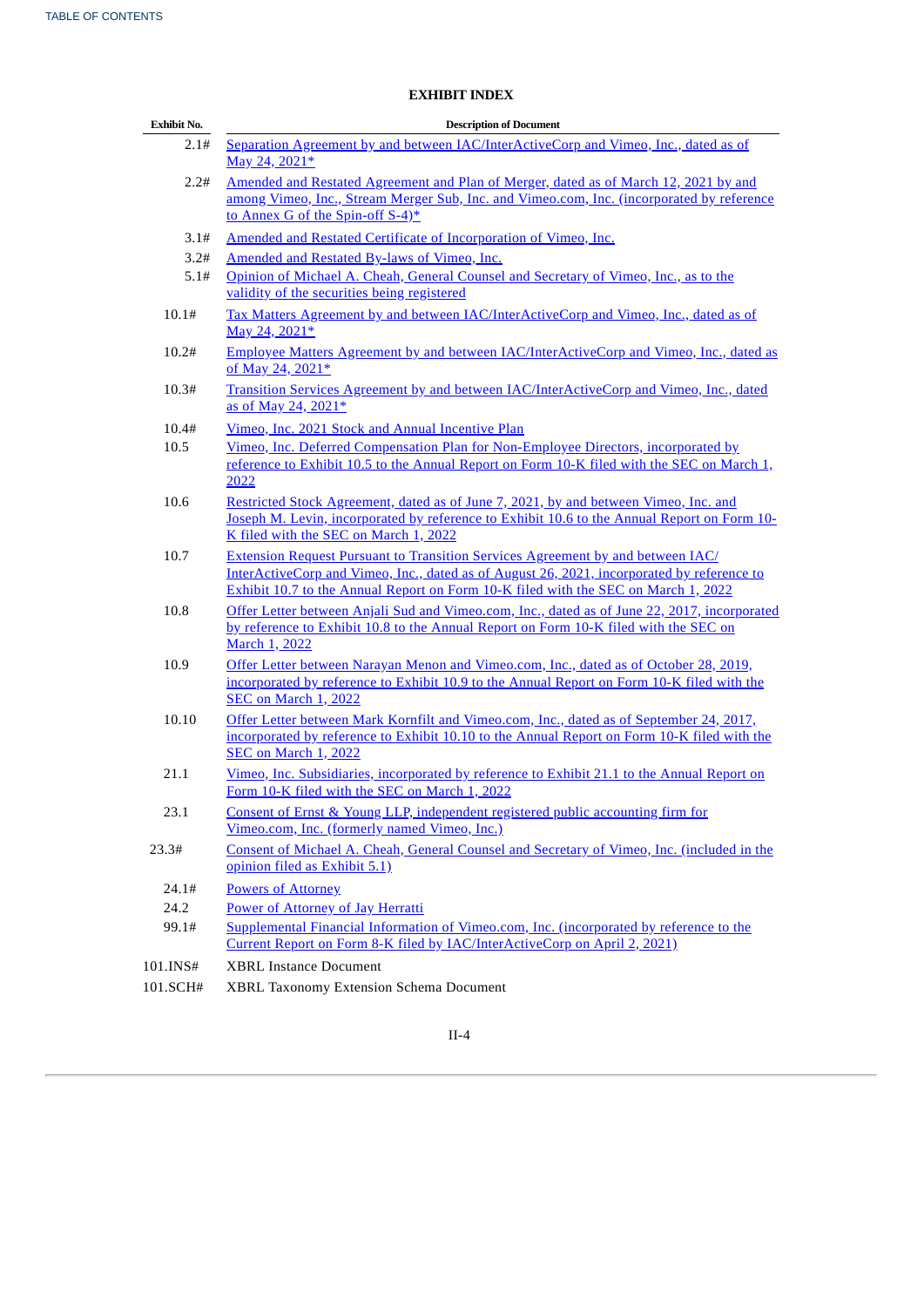| <b>Exhibit No.</b> | <b>Description of Document</b>                                   |
|--------------------|------------------------------------------------------------------|
|                    | 101.CAL# XBRL Taxonomy Extension Calculation Linkbase Document   |
|                    | 101.DEF# XBRL Taxonomy Extension Definition Linkbase Document    |
|                    | 101.LAB# XBRL Taxonomy Extension Label Linkbase Document         |
|                    | 101. PRE# XBRL Taxonomy Extension Presentation Linkbase Document |
| 107                | Filing fee table                                                 |

<sup>\*</sup> Pursuant to Item 601(a)(5) of Regulation S-K, certain schedules and similar attachments have been omitted. The Company hereby agrees to furnish a copy of any omitted schedule or similar attachment to the Securities and Exchange Commission upon request.

<sup>#</sup> Previously filed.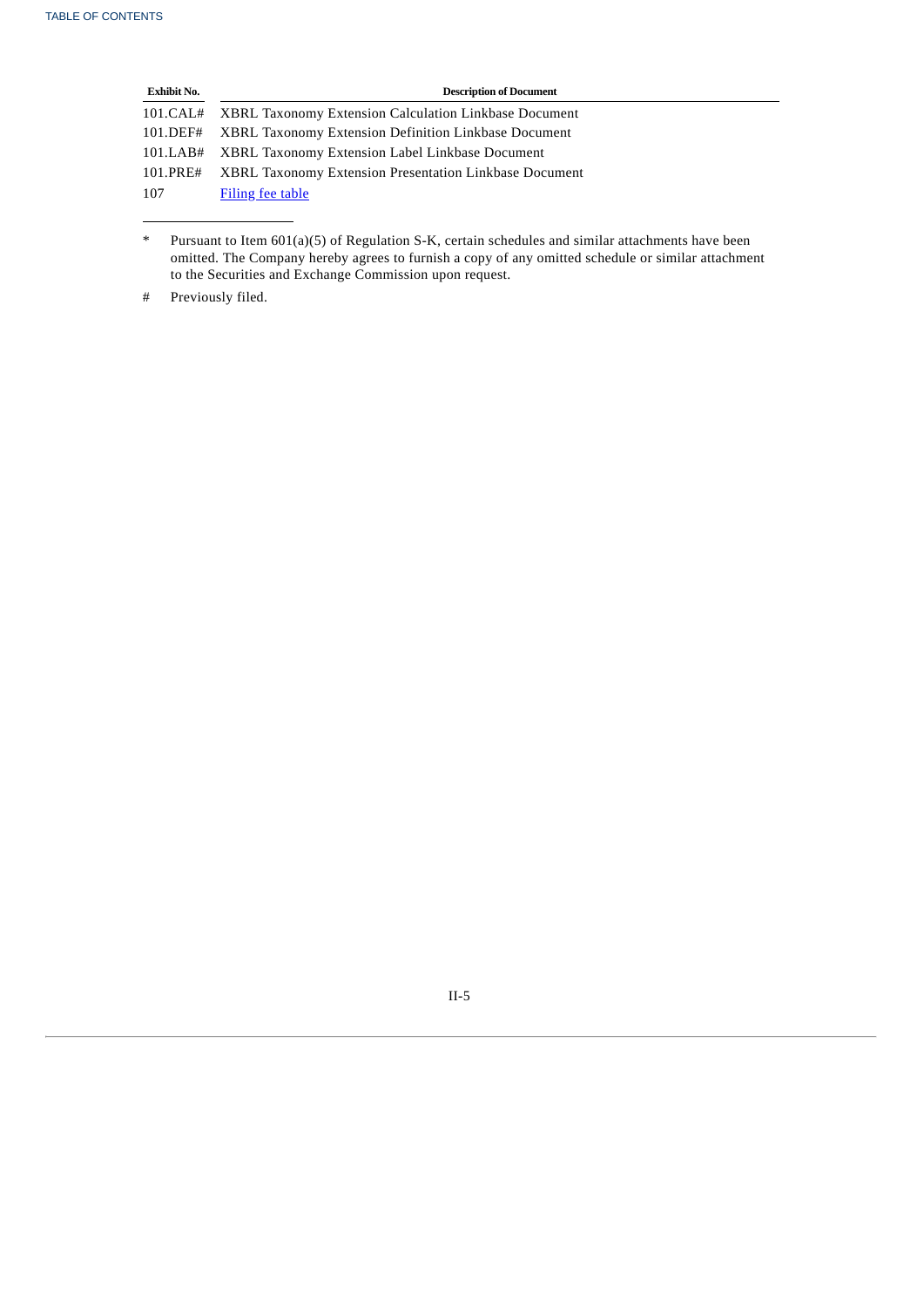### **Item 17.** *Undertakings***.**

The undersigned Registrant hereby undertakes:

- (a) to file, during any period in which offers or sales are being made, a post-effective amendment to this registration statement:
	- (i) to include any prospectus required by Section 10(a)(3) of the Securities Act of 1933;
	- (ii) to reflect in the prospectus any facts or events arising after the effective date of the registration statement (or the most recent post-effective amendment thereof) which, individually or in the aggregate, represent a fundamental change in the information set forth in the registration statement. Notwithstanding the foregoing, any increase or decrease in volume of securities offered (if the total dollar value of securities offered would not exceed that which was registered) and any deviation from the low or high end of the estimated maximum offering range may be reflected in the form of prospectus filed with the Commission pursuant to Rule 424(b) if, in the aggregate, the changes in volume and price represent no more than 20 percent change in the maximum aggregate offering price set forth in the "Calculation of Registration Fee" table in the effective registration statement;
	- (iii) to include any material information with respect to the plan of distribution not previously disclosed in the registration statement or any material change to such information in the registration statement;
- (b) that, for the purpose of determining any liability under the Securities Act of 1933, each such posteffective amendment shall be deemed to be a new registration statement relating to the securities offered therein, and the offering of such securities at that time shall be deemed to be the initial bona fide offering thereof;
- (c) to remove from registration by means of a post-effective amendment any of the securities being registered which remain unsold at the termination of the offering;
- (d) that for the purpose of determining liability of the Registrant under the Securities Act of 1933 to any purchaser in the initial distribution of the securities the undersigned registrant undertakes that in a primary offering of securities of the undersigned registrant pursuant to this registration statement, regardless of the underwriting method used to sell the securities to the purchaser, if the securities are offered or sold to such purchaser by means of any of the following communications, the undersigned registrant will be a seller to the purchaser and will be considered to offer or sell such securities to such purchaser:
	- 1. Any preliminary prospectus or prospectus of the undersigned registrant relating to the offering required to be filed pursuant to Rule 424 (§ 230.424 of this chapter);
	- 2. Any free writing prospectus relating to the offering prepared by or on behalf of the undersigned registrant or used or referred to by the undersigned registrant;
	- 3. The portion of any other free writing prospectus relating to the offering containing material information about the undersigned registrant or its securities provided by or on behalf of the undersigned registrant; and
	- 4. Any other communication that is an offer in the offering made by the undersigned registrant to the purchaser.

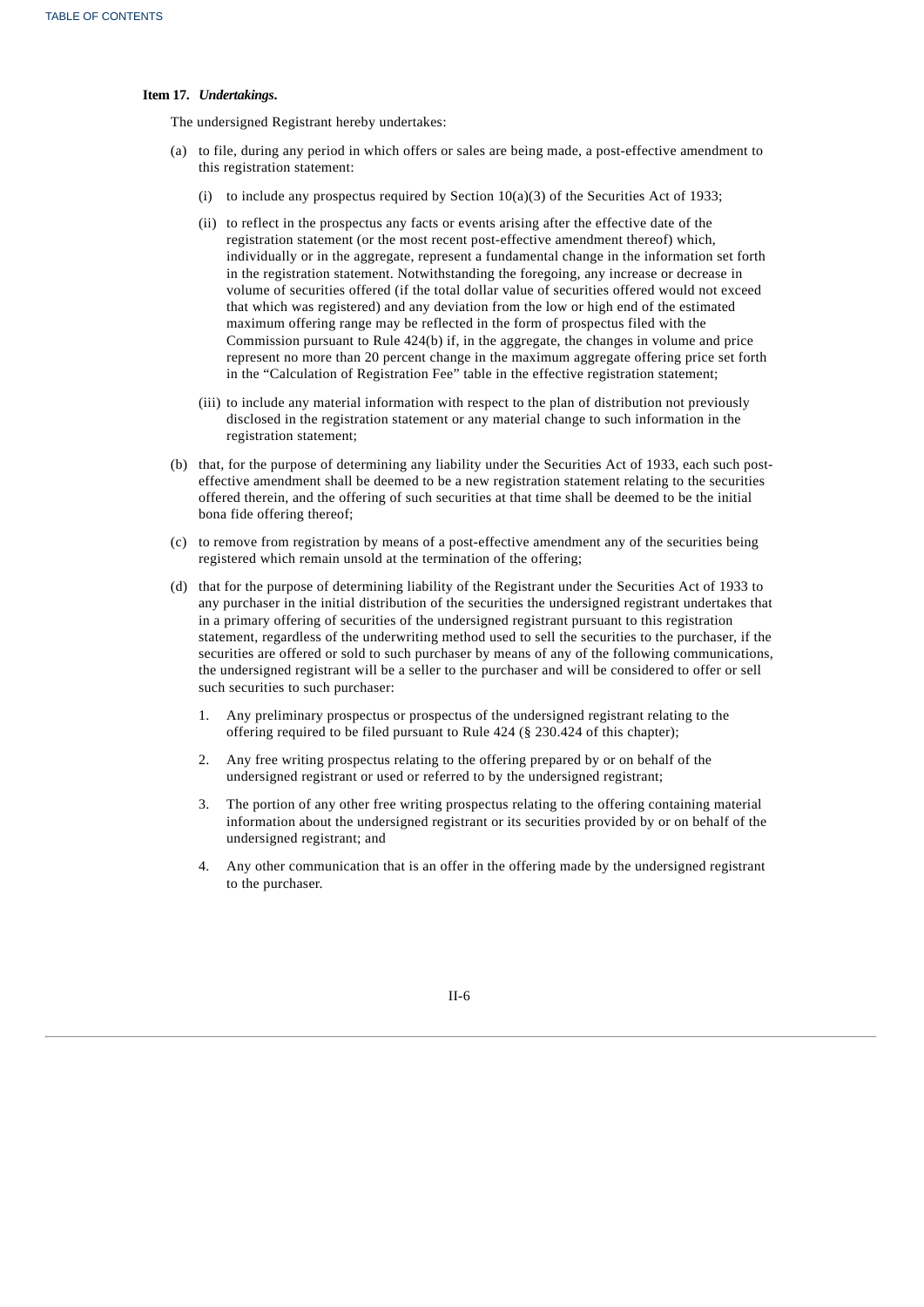(e) Insofar as indemnification by each Registrant for liabilities arising under the Securities Act of 1933 may be permitted to directors, officers and controlling persons of such Registrant pursuant to the indemnification provisions described herein, or otherwise, such Registrant has been advised that in the opinion of the Commission such indemnification is against public policy as expressed in the Securities Act of 1933 and is, therefore, unenforceable. In the event that a claim for indemnification against such liabilities (other than the payment by such Registrant of expenses incurred or paid by a director, officer or controlling person of such Registrant in the successful defense of any action, suit or proceeding) is asserted by such director, officer or controlling person in connection with the securities being registered, such Registrant will, unless in the opinion of its counsel the matter has been settled by controlling precedent, submit to a court of appropriate jurisdiction the question whether such indemnification by it is against public policy as expressed in the Securities Act of 1933 and will be governed by the final adjudication of such issue.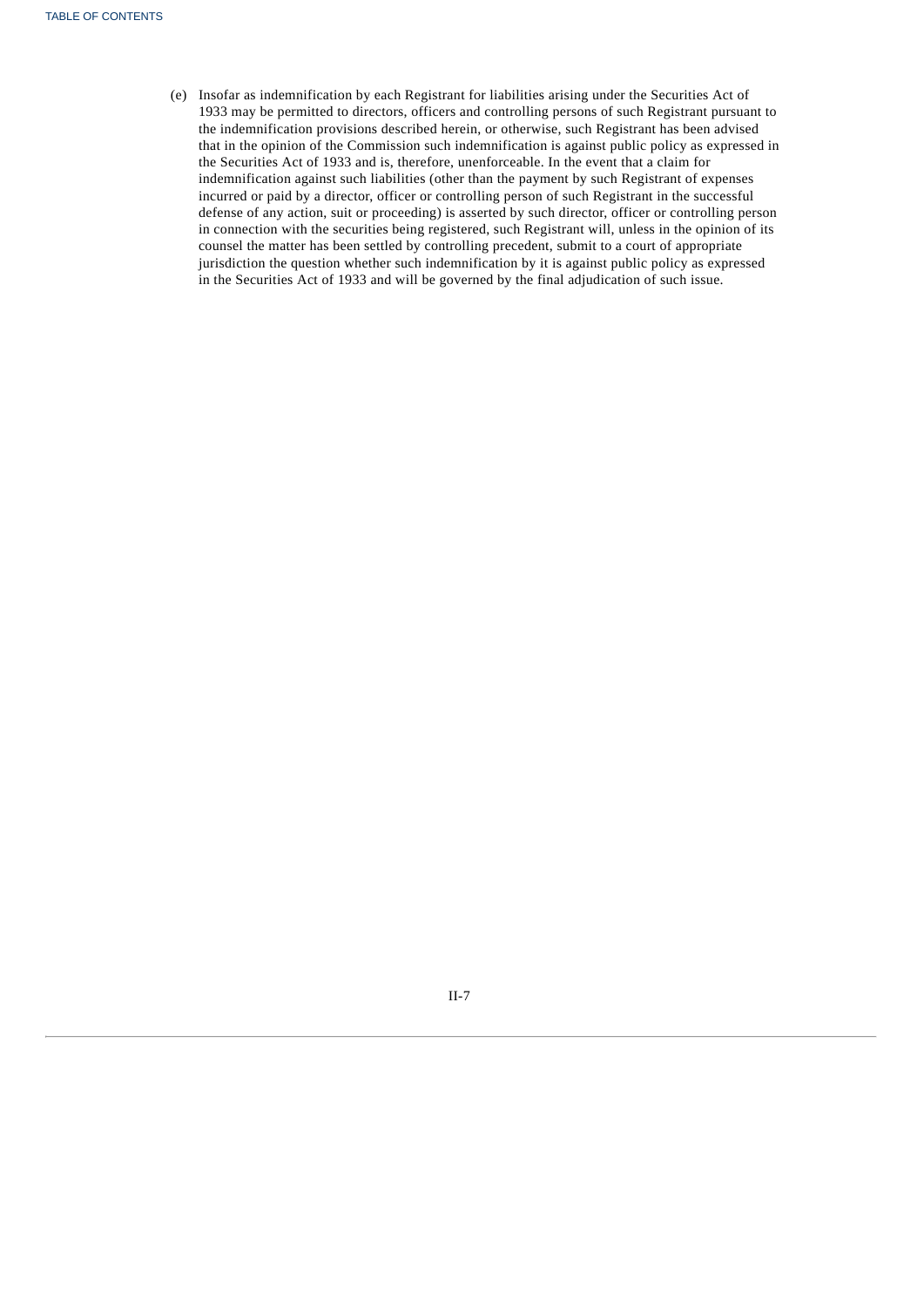## **SIGNATURES**

Pursuant to the requirements of the Securities Act, the Registrant has duly caused this Post-Effective Amendment No. 1 to the Initial Registration Statement to be signed on its behalf by the undersigned, thereunto duly authorized in the City of New York, State of New York, on March 2, 2022.

## **VIMEO, INC.**

By: /s/ Michael A. Cheah

Name: Michael A. Cheah Title: General Counsel and Secretary

IN WITNESS WHEREOF and pursuant to the requirements of the Securities Act, this Post-Effective Amendment No. 1 to the Initial Registration Statement has been signed by the following persons in the capacities and on the date indicated above.

| Signature                    | <b>Title</b>                                                          |
|------------------------------|-----------------------------------------------------------------------|
| $\ast$<br>Adam Gross         | Director                                                              |
| $\ast$<br>Alesia J. Haas     | Director                                                              |
| $\ast$<br>Kendall Handler    | Director                                                              |
| $\ast$<br>Jay Herratti       | Director                                                              |
| $\ast$<br>Ida Kane           | Director                                                              |
| $\ast$<br>Mo Koyfman         | Director                                                              |
| $\ast$<br>Spike Lee          | Director                                                              |
| $\ast$<br>Joseph Levin       | Director                                                              |
| $\ast$<br>Nabil Mallick      | Director                                                              |
| $\ast$<br>Glenn H. Schiffman | Director                                                              |
| /s/ Anjali Sud<br>Anjali Sud | Director and Chief Executive Officer<br>(Principal Executive Officer) |
|                              | TT O                                                                  |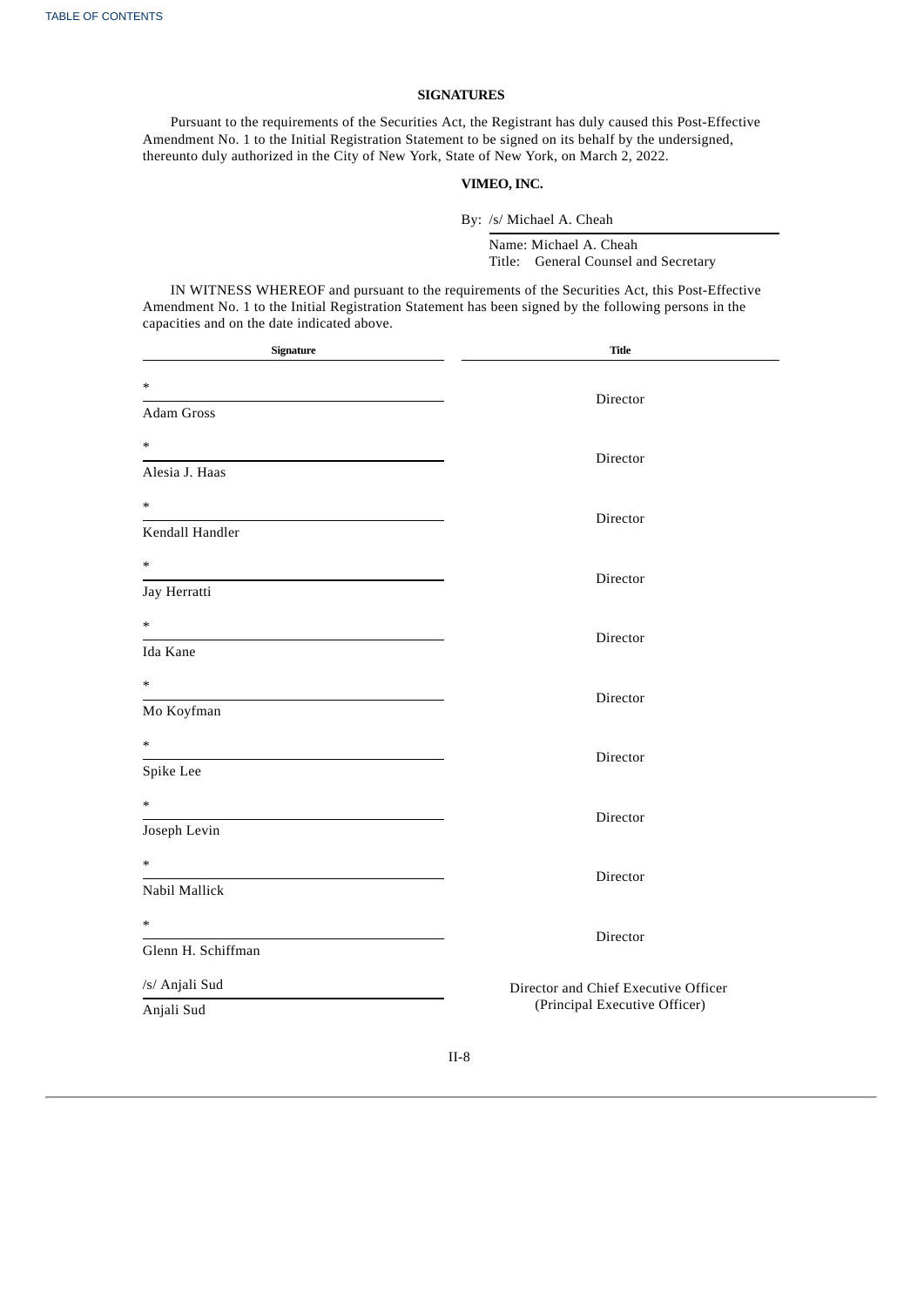Attorney-in-fact

| <b>Signature</b>                | Title                                                             |
|---------------------------------|-------------------------------------------------------------------|
| /s/ Narayan Menon               | Chief Financial Officer                                           |
| Narayan Menon                   | (Principal Financial Officer and Principal Accounting<br>Officer) |
| /s/ Michael A. Cheah<br>$*$ By: |                                                                   |
| Michael A. Cheah                |                                                                   |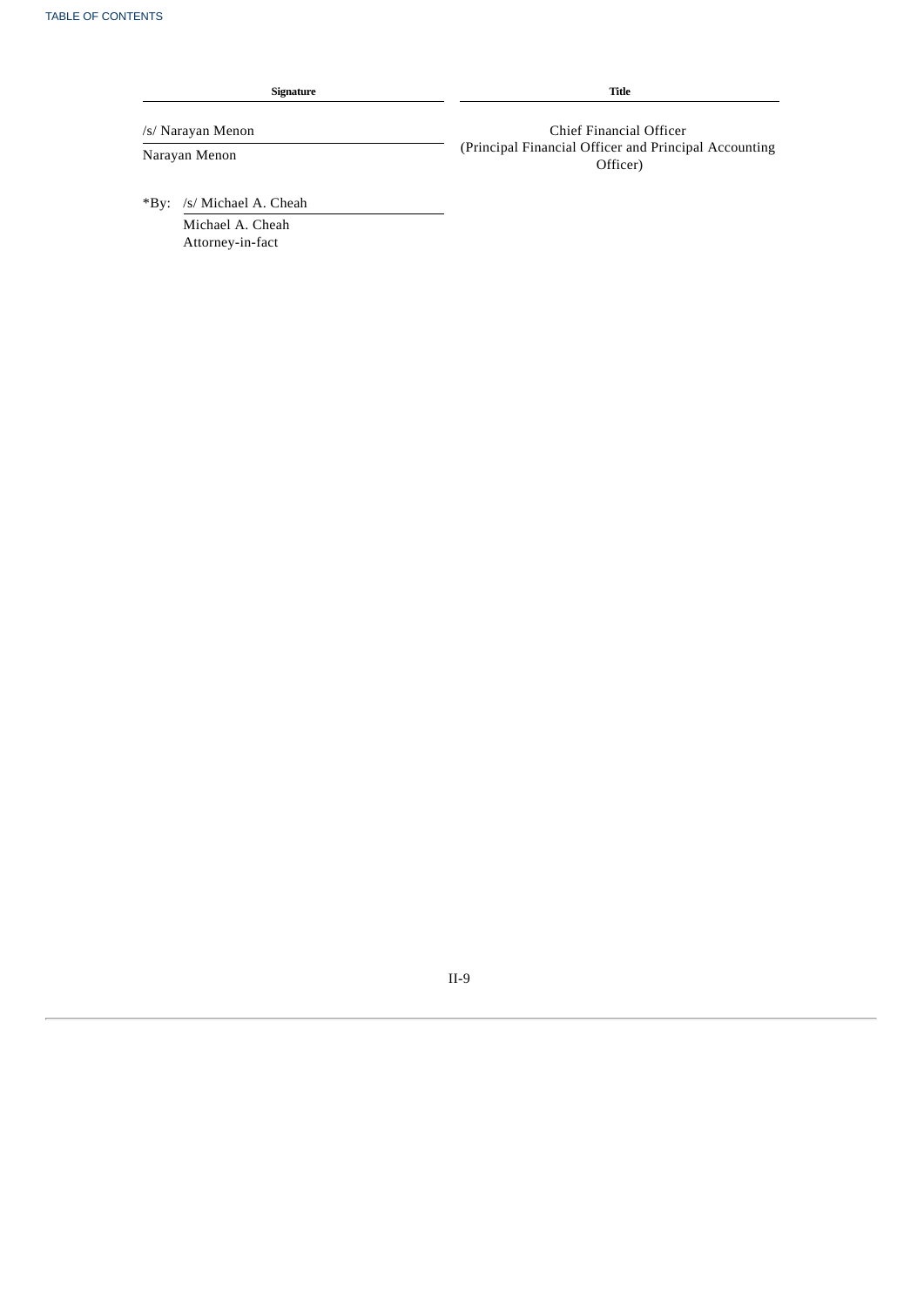## **Consent of Independent Registered Public Accounting Firm**

<span id="page-27-0"></span>We consent to the reference to our firm under the caption "Experts" and to the use of our report dated February 25, 2022, with respect to the consolidated financial statements of Vimeo, Inc. as of December 31, 2021 and 2020, and for each of the three years in the period ended December 31, 2021, included in the Post-Effective Amendment No. 1 to the Registration Statement (Form S-1 No. 333-256513) of Vimeo, Inc. for the registration of Vimeo, Inc. common stock.

/s/ Ernst & Young LLP

New York, New York March 2, 2022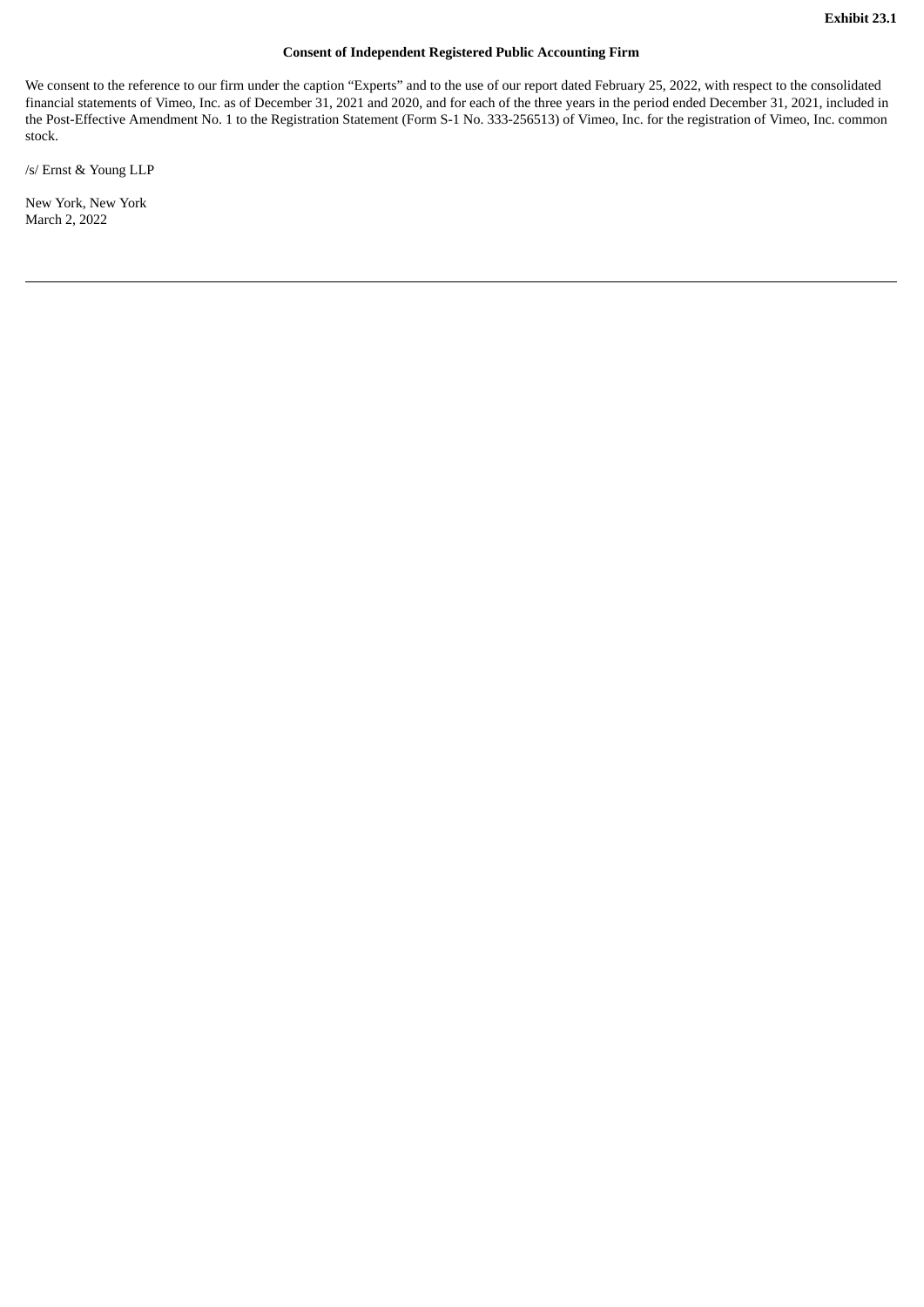## **POWER OF ATTORNEY**

#### March 2, 2022

<span id="page-28-0"></span>The undersigned director of Vimeo, Inc. hereby constitutes and appoints Michael A. Cheah and Jessica Tracy, and each of them, with full power to act without the other, as such person's true and lawful attorneys-in-fact and agents, with full power of substitution and resubstitution, for him or her and in his or her name, place and stead, in any and all capacities, to sign this Registration Statement, and any and all amendments thereto (including post-effective amendments) as well as any related Registration Statements (or amendment thereto) filed pursuant to Rule 462(b) promulgated under the Securities Act, as amended, and to file the same, with exhibits and schedules thereto, and other documents in connection therewith, with the SEC, granting unto said attorneys-in-fact and agents, and each of them, full power and authority to do and perform each and every act and thing necessary or desirable to be done in and about the premises, as fully to all intents and purposes as he or she might or could do in person, hereby ratifying and confirming all that said attorneysin-fact and agents, or any of them, or their or his or her substitute or substitutes, may lawfully do or cause to be done by virtue hereof.

In witness whereof, the undersigned has executed this power of attorney as of the date first written above.

/s/ Jay Herratti Jay Herratti